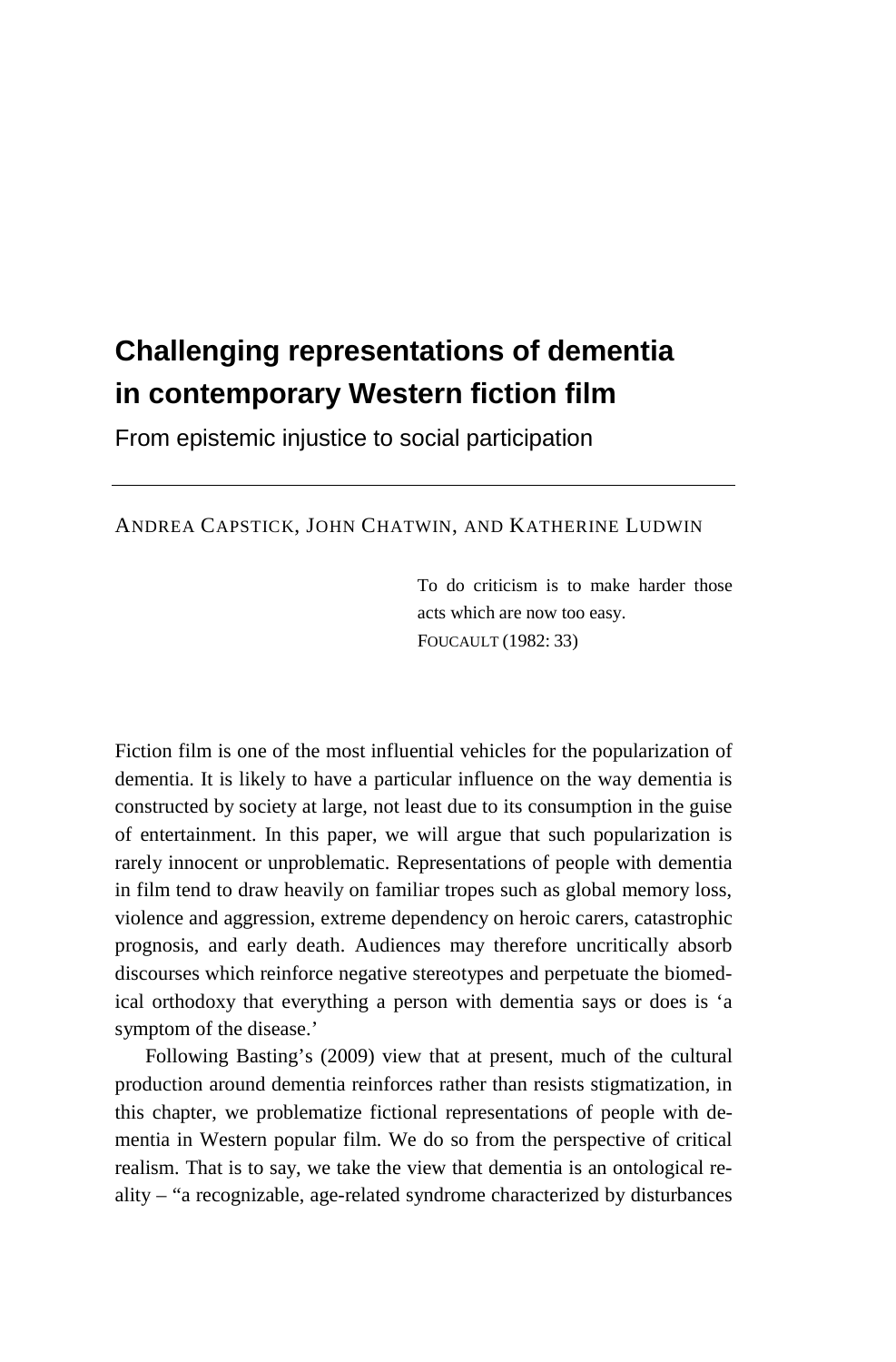of memory (particularly short-term memory), generalized confusion (particularly in time and space), and problems with language that may be either expressive (for example word-finding problems) or receptive (difficulty in understanding others' speech)" (Capstick and Clegg 2013: 240). Dementia can, in this view, therefore be represented accurately or inaccurately, and whilst certainly subject to social construction, is not reducible to social construction alone. As Maxwell puts it:

Critical realists [...] retain an ontological realism (there is a real world that exists independently of our perceptions, theories, and constructions) while accepting a form of epistemological constructivism and relativism (our understanding of this world is inevitably a construction from our own perspectives and standpoint). (2012: 5)

The first part of the chapter draws on Fricker's (2007; 2008) concept of epistemic injustice to explore the ways in which people with dementia are currently spoken for, and about, in film aimed at a mass audience. It is important to stress that we are not so much concerned with the aesthetics of these representations as their ethics: the question of whether they *do justice* to the broader constituency of men and women living with dementia. Because the theme of this volume is 'popularizing dementia,' we focus mainly on made-for-box-office cinema, UK and US TV drama, and soap. We have, however, made reference at points to arthouse or independent film.

A certain amount of artistic license is unavoidable in film made for purposes of entertainment. Recent years have, however, seen a growth in concepts such as 'cinemeducation' and 'edutainment;' that is, the use of mainstream fiction film in the education of health and social care practitioners. Some advocates of these approaches appear to take little account of the potential for film to mislead or reinforce existing prejudice. In the second part of the chapter, we therefore apply basic principles of film and representation theory to the films recommended by cinemeducators such as Alexander et al. (2005) for teaching about dementia. Here we argue that, since there are numerous different conceptual tools for 'reading' film, student practitioners do not merely need to be shown films in order to enhance their understanding of the conditions represented in them, but also need to learn to apply theory in order to explore how film might work to construct and perpetuate particular ways of seeing dementia.

In the final section, we counterpose some examples from our own participatory filmmaking study, *Bay Tree Voices*. This project was carried out in a day care environment with people with dementia, and consists of a se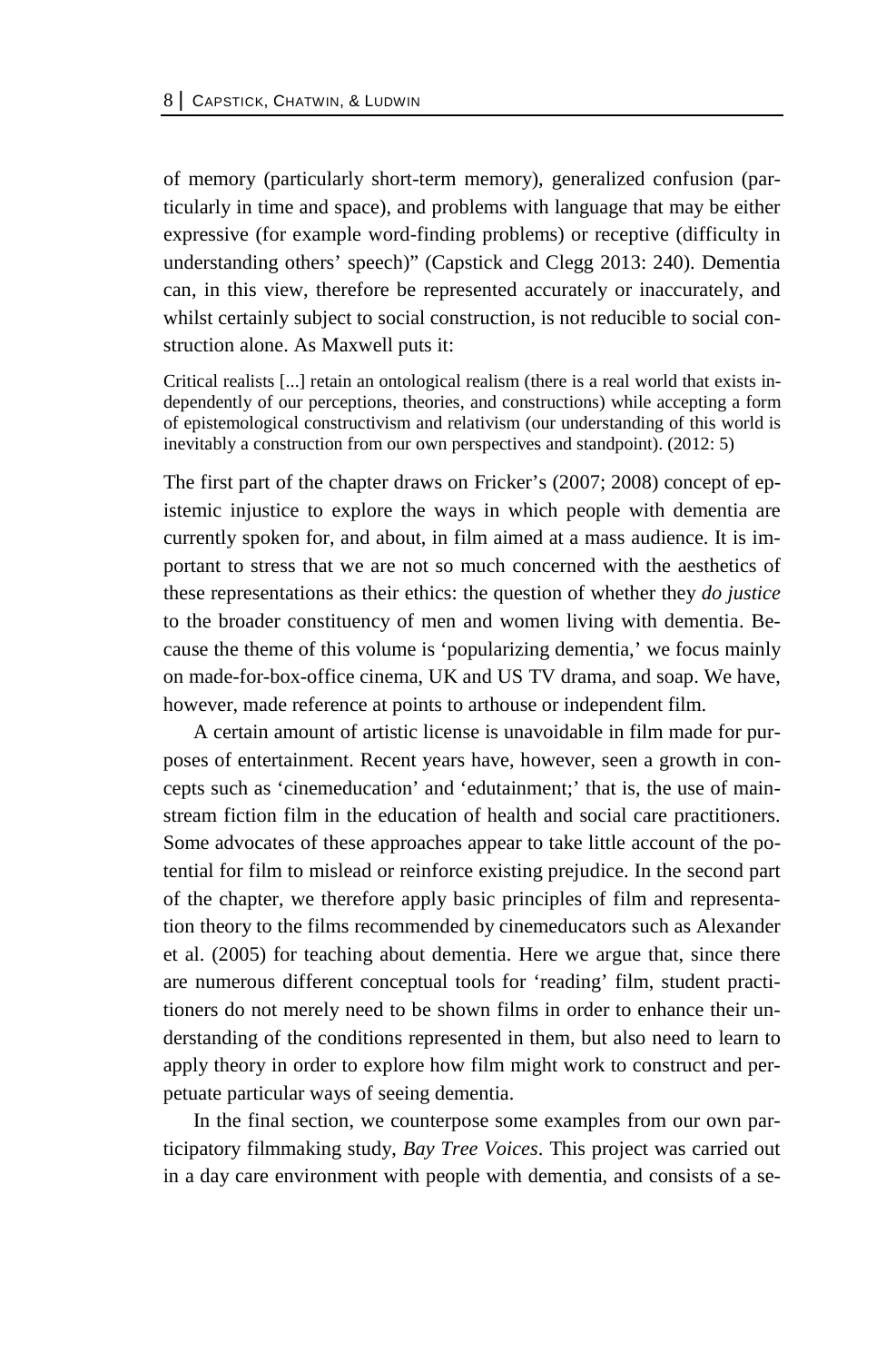ries of 'naturalistic encounters' (Capstick and Chatwin 2012). *Bay Tree Voices* draws on principles of participatory video, an approach in which people whose voices are socially marginalized or unheard become active participants and have control over the outcomes (Milne et al. 2012). It attempts to introduce into the film-making process the mutuality and rapport which Chatwin et al. (2007) identify as vital in healthcare encounters. We do not claim that these films present the truth about dementia, by contrast with the fictional sources discussed. People with dementia are far too diverse and varied a population for this ever to be possible. We suggest, however, that in keeping with Fricker's thesis they go some way toward restoring epistemic justice.

### **EPISTEMIC INJUSTICE**

Fricker (2007) coins the term 'epistemic injustice' to draw attention to the ease with which particular social groups can be deprived of their status as 'knowers.' According to her, epistemic injustice may manifest itself in two forms: hermeneutical injustice and testimonial injustice. Hermeneutical injustice is the failure of interpretation by a hearer or audience member due to a deficient interpretative repertoire from which the authentic voice of the speaker (the person with dementia in this case) is already absent. This results in a "gap in collective understanding […] owing to the relative powerlessness of the social group to which the subject belongs" (Fricker 2008: 69).

Testimonial injustice is the consequent tendency for the misinformed hearer to infer that members of the disadvantaged group in question are, by definition, unreliable testators. As Fricker points out, such injustices are most apparent at certain 'hotspots' in social life where it is in the interests of the powerful to perpetuate the existing misinterpretation. It is clear that society's current response to people with dementia is one such hotspot. Indeed, Fricker notes that

epistemic wrong bears a social meaning to the effect that the subject is less than fully human. […] Such a dehumanizing meaning, *especially if it is expressed before others*, may make for a profound humiliation […] [I]n those cases of testimonial injustice where the driving prejudicial stereotype explicitly involves *the idea that the social type in question is humanly lesser* […] the dimension of degradation […] is a literal part of the core epistemic insult. (2007: 44 [emphasis added])

In the case of fiction film, of course, the whole intention is to 'express before others.' Representations of dementia as the loss of human status, or liv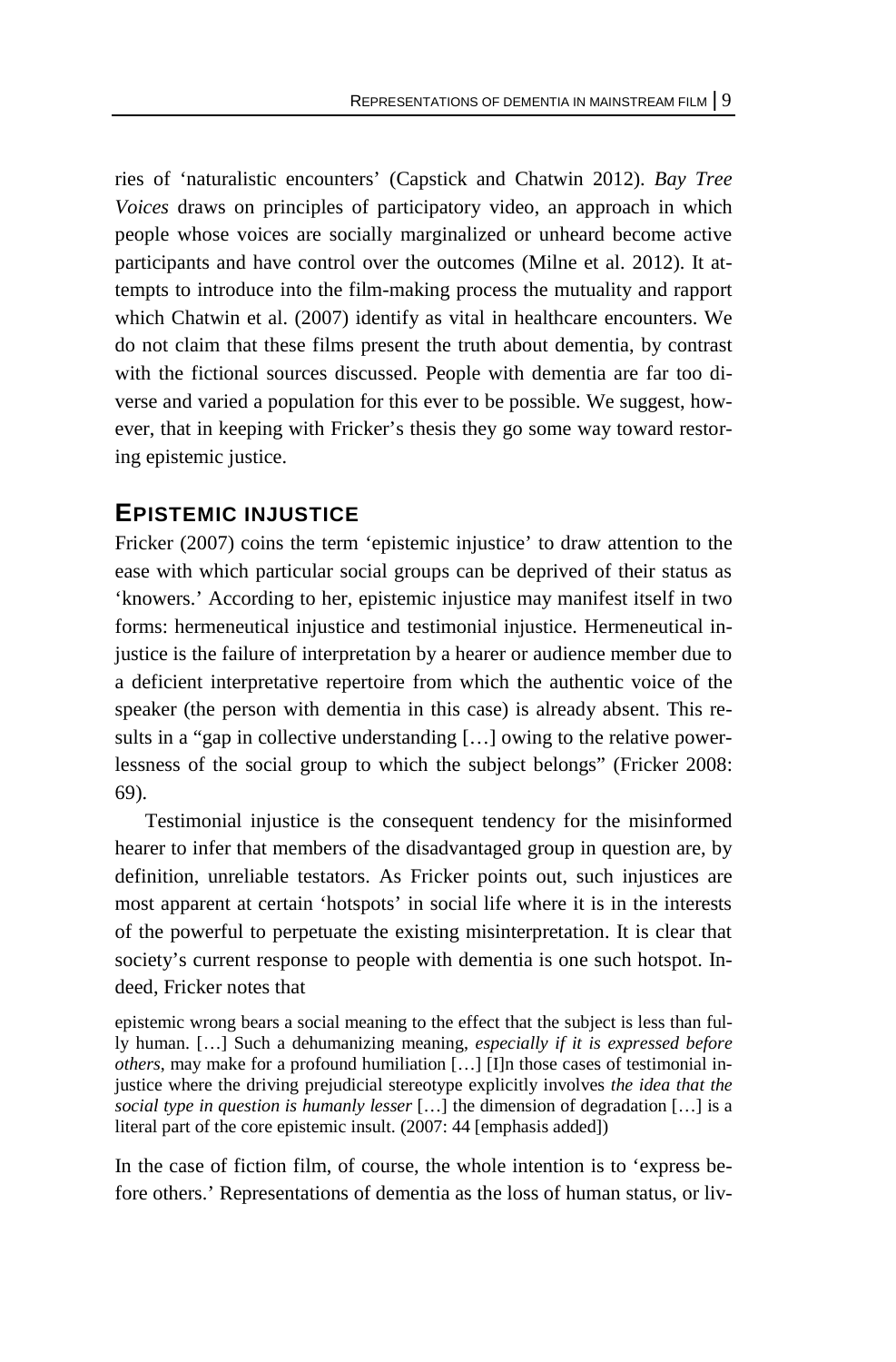ing death, feed all too easily into real-world public debates about the 'burden of care,' the social cost of improving services, and – particularly insidiously – about euthanasia. Johnstone found, for example, that metaphors used in media sources, such as the "epidemic metaphor" of dementia as contagious disease and the "military metaphor" of dementia as an alien invader, "influence the way people think and behave about the disease [sic] and its treatment options – including medically assisted death" (2011: 390).

#### **Epistemic injustice and dementia**

While the concept of epistemic injustice has been applied to structural prejudices related to gender, disability, ethnicity, and sexual orientation, it has not previously been applied to dementia as a locus of injustice. We argue here, however, that dementia serves as a paradigm example of Fricker's (2007) thesis, in that people with a diagnosis of dementia are frequently presumed to be unreliable narrators, unable to give a meaningful account of themselves or their lived experience. Fricker's work has clear ethical and theoretical resonance with Kitwood's (1997) seminal deconstruction of the medical model of dementia and particularly his typology of common personal detractions against people with dementia. Kitwood argues that personal detractions (or 'insults') such as invalidation, disempowerment, ignoring, and disparagement can exacerbate the experience of dementia and contribute to a decline in ill-being that is relatively independent of neuropathology (ibid.: 46). Baldwin's (2008) work on the narrative dispossession of people with dementia also has features in common with Fricker's concept of testimonial injustice; the stories of individual people with dementia are disbelieved and discounted because they are judged incompetent by virtue of their diagnosis.

Traditionally, hermeneutical injustice towards people with dementia has been evident in many standard texts on dementia. Pitt asserts, for example, that in dementia, "sometimes it seems as if the true self dies long before the body's death, and in the intervening years a smudged caricature disintegrates noisily and without dignity into chaos" (1982: 39). Evidently this is not a way of talking about people with dementia in which they are expected to participate or have any right to self-determination. In recent years, much work has been undertaken in the fields of dementia theory, practice, and education to challenge this form of objectifying language and imagery (cf. George 2010). Mainstream audio-visual media still, however, regularly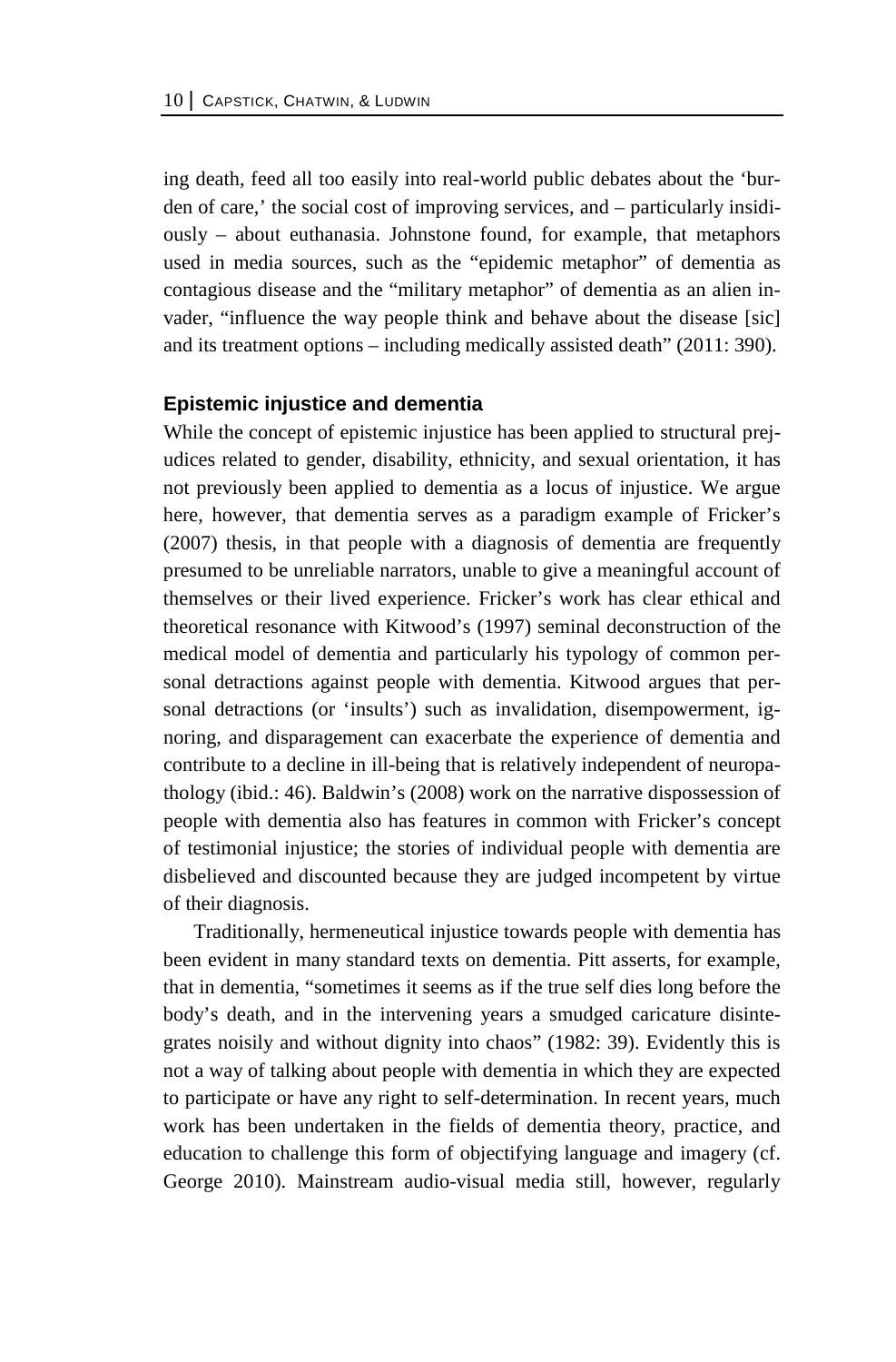perpetuate such views. In strikingly similar imagery to Pitt's, for example, an episode from the 2005 UK TV drama series *Afterlife* (ITV, 24 September 2005) could claim on behalf of a character with dementia, "It's Alzheimer's; it's worse than death. The brain dies and the body carries on without it." This is an image of the person with dementia as less than human. Indeed, Behuniak (2011) points out that one of the more prevalent cultural metaphors for dementia – that of the living death or 'death that leaves the body behind' – casts people with dementia in the role of zombies. This is a particularly insidious form of mind-body dualism which not only perpetuates negative stereotypes but also fails to engage with evidence of capacities that remain intact in dementia, such as emotional, long-term, and procedural memory.

Hermeneutical injustice of the kind perpetrated in *Afterlife* results in the formation of homogenizing assumptions about people with dementia collectively; that they are, for example, mindless, insensate, and incapable of meaningful communication. This, in turn, impacts on assumptions about the capacities of individual people with dementia and leads to the second category of epistemic injustice Fricker (2007) identifies: testimonial injustice. The utterance of any individual person with a diagnosis of dementia is likely to be subjected to suspicion, discounted, or disbelieved. A particularly pernicious aspect of testimonial injustice, according to Fricker, is that instances of coherent and reliable narrative on the part of a member of a disparaged group are dismissed as 'atypical' of the group as a whole.

Brown and Clegg (2007) note, for example, that staff often disbelieved accurate claims made by care home residents with dementia about their former lives. We have also experienced epistemic injustice in the academic review of work we have carried out with participants with dementia (Ludwin and Capstick [unpublished]). Here, the reviewer's comments dismissed the accurate socio-historical recall of two people we worked with – Henry and Florence – as untypical of 'variation in the category.' The reviewer implies that the intact long-term memories of Henry and Florence are the exception rather than the rule for the 'category' of people with dementia generally. It is, however, well-established that in dementia, memory for emotionally charged events in childhood and early adulthood often remains strong, even when short-term memory is seriously compromised (cf. Leyhe et al. 2009). The reviewer's comments are therefore an example of testimo-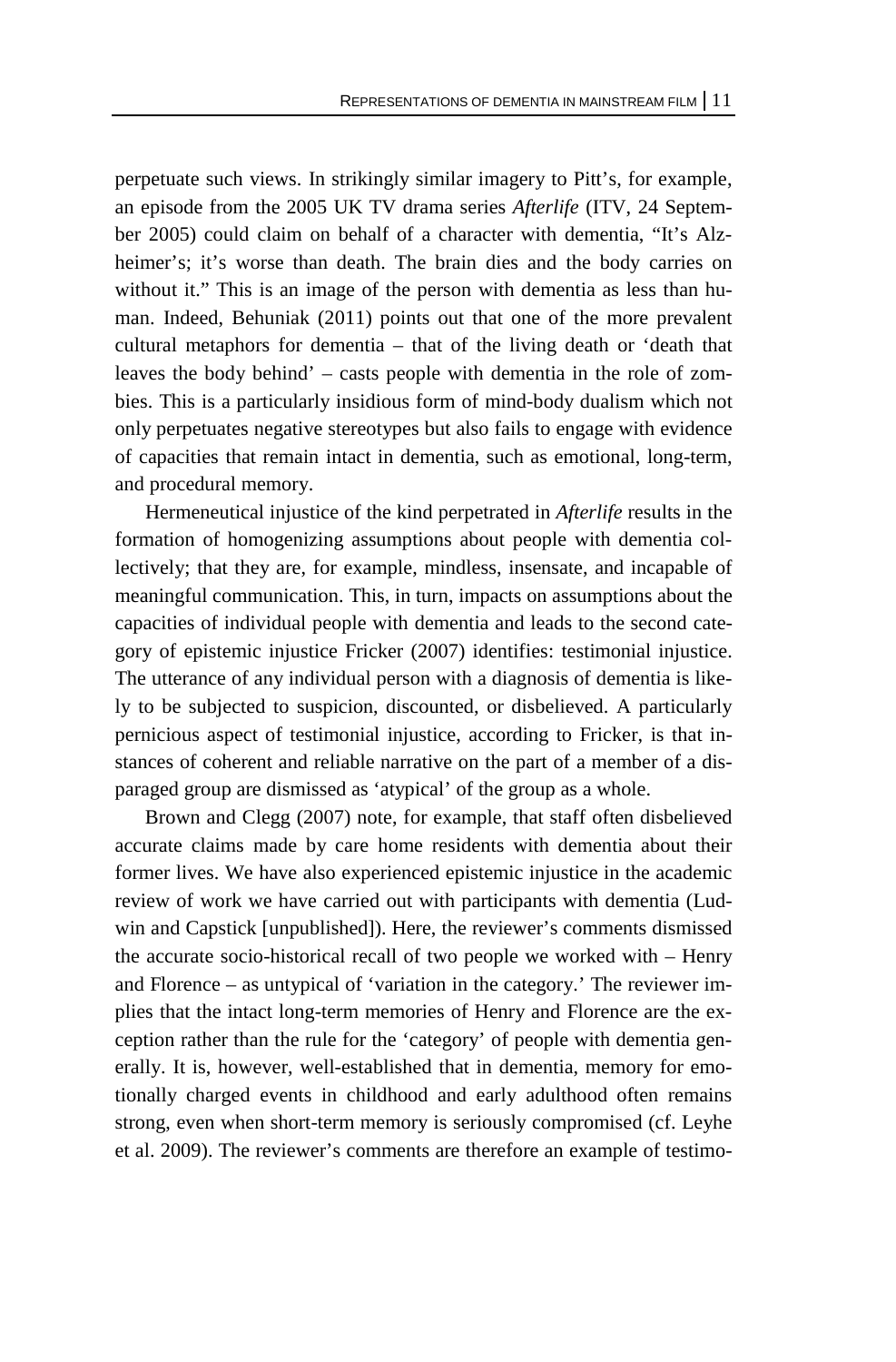nial injustice against Henry and Florence personally and hermeneutical injustice against people with dementia generally.

### **Problematizing representations of people with dementia in mainstream film**

In the context of film specifically, hermeneutical injustice can be considered part of what is sometimes described as the pro-filmic event, or 'repertoire of elements' from which the film is composed (Monaco 2001). Here the concept of the trope is a useful one, referring to the key messages, storylines, or genre-specific devices upon which a film turns. These tropes must be quickly recognizable by an audience and, as a result, mainstream film is particularly prone to stereotyping entire social groups on the basis of one or two easily recognizable characteristics. Fricker describes this form of negative stereotyping as "a widely held disparaging association between a social group and one or more attributes" (2007: 35). Whilst little critical analysis of the portrayal of dementia in visual media has taken place until recently, the representation of people with mental health problems has been problematized for many years. In films touching on mental health issues generally, stereotypes such as the crazed killer, the madman-genius, or the reclusive deviant are frequent, in spite of the fact that they do not accurately represent the vast majority of people who experience mental health difficulties (Helsby 2005). As Cassey (2005) notes, this is often because the representation of mental illness in film is angled to suit the needs of the plot and producers (i.e., the market) and melodramatic, sensationalist, or emotionally manipulative representations are more profitable than those that strive for more 'authenticity.'

Research by Hulko (2009) has shown that negative views of dementia on the part of people with a diagnosis are by no means as frequent as has been generally assumed. Such undramatic findings are, however, unlikely to provide a box office draw, or high TV audience ratings. Substitution of inauthentic 'stock characters' and perpetuation of media stereotypes therefore remain frequent devices. To give one small example, in *Rise of the Planet of the Apes* (Wyatt 2011), the onset of Alzheimer's disease for the character played by John Lithgow is signaled by his loss of ability to play the piano. Piano playing involves procedural memory, however, and this – together with memory for music generally – is far less prone to damage in dementia than short-term memory (cf. Cuddy and Duffin 2005). We cannot,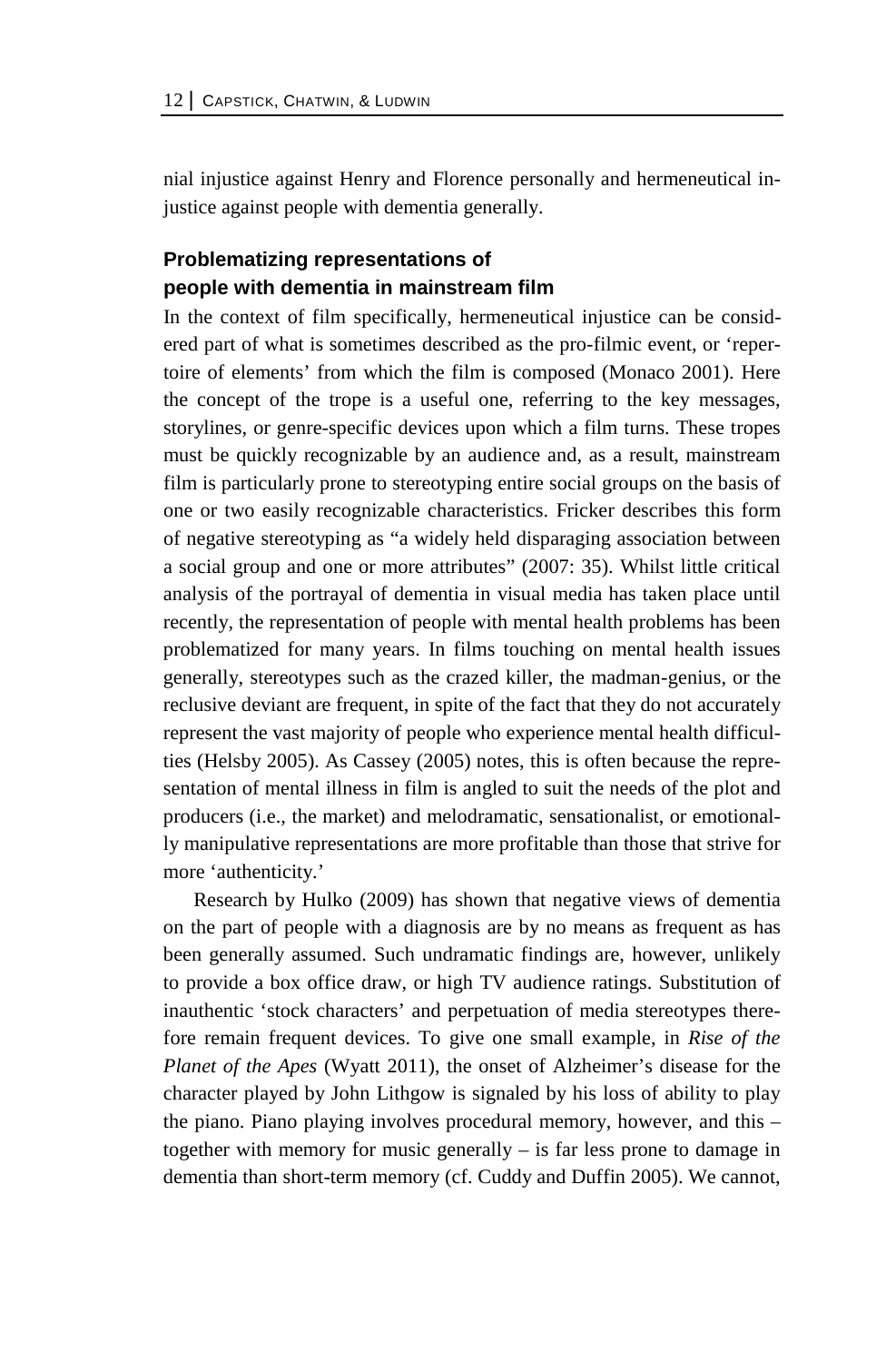of course, claim that no person with dementia would ever lose the ability to play the piano, but the problem with such representations is that audiences are prone to generalize from them and infer that dementia inevitably involves the loss of creative skills and enjoyment of life, when this need not be the case.

We suggest then that all mainstream films need to be approached carefully, using what Ricœur (1970) terms a hermeneutics of suspicion; that is, an interpretative approach which assumes that the surface meaning of a text is an attempt to conceal underlying political interests that are served by that text. The purpose of interpretation is, in Ricœur's view, to strip away these superficial concealments in order to unmask the interests behind them. Similarly. Cassey (2005) asks us to consider the question: Who benefits from this particular representation?

### **Film and the public imaginary**

The imaginary is a term initially adopted by Freud (1888) to describe the way in which physical manifestations of neurosis did not follow the normal rules of anatomy. The imagined body, this is to say, conforms to popular understandings of how its parts are linked together rather than to anatomical fact. Later sources have drawn on this concept to highlight how human subjects must try to make sense of external reality by means of a stream of fragmented and momentary sensory impressions, of which film is a striking example. Lebeau (2001: 54) draws attention to Metz's concept of film as a "technique of the imaginary" (1982), noting that Metz is not merely emphasizing the fact that the content of fiction film is an invention. Metz also points to the increased likelihood – by comparison with other fictional forms, such as novels – that film will be believed, precisely because it involves moving images and therefore a heightened sense of reality. In examples such as the one discussed below, the apparently benign social realism of a TV drama makes its acceptance as a faithful representation of diagnosis, assessment, and prognosis in dementia more likely.

The UK television series *Frankie* (BBC, 2013) is a 6-part drama series about a community nurse. The first episode focuses on Walter Thomas, a male character in his 80s who is living alone in the community following his wife's recent death. Walter has diabetes, and in the course of administering his insulin, Frankie, the eponymous community nurse, notices apparent signs of the onset of dementia. Despite the known association between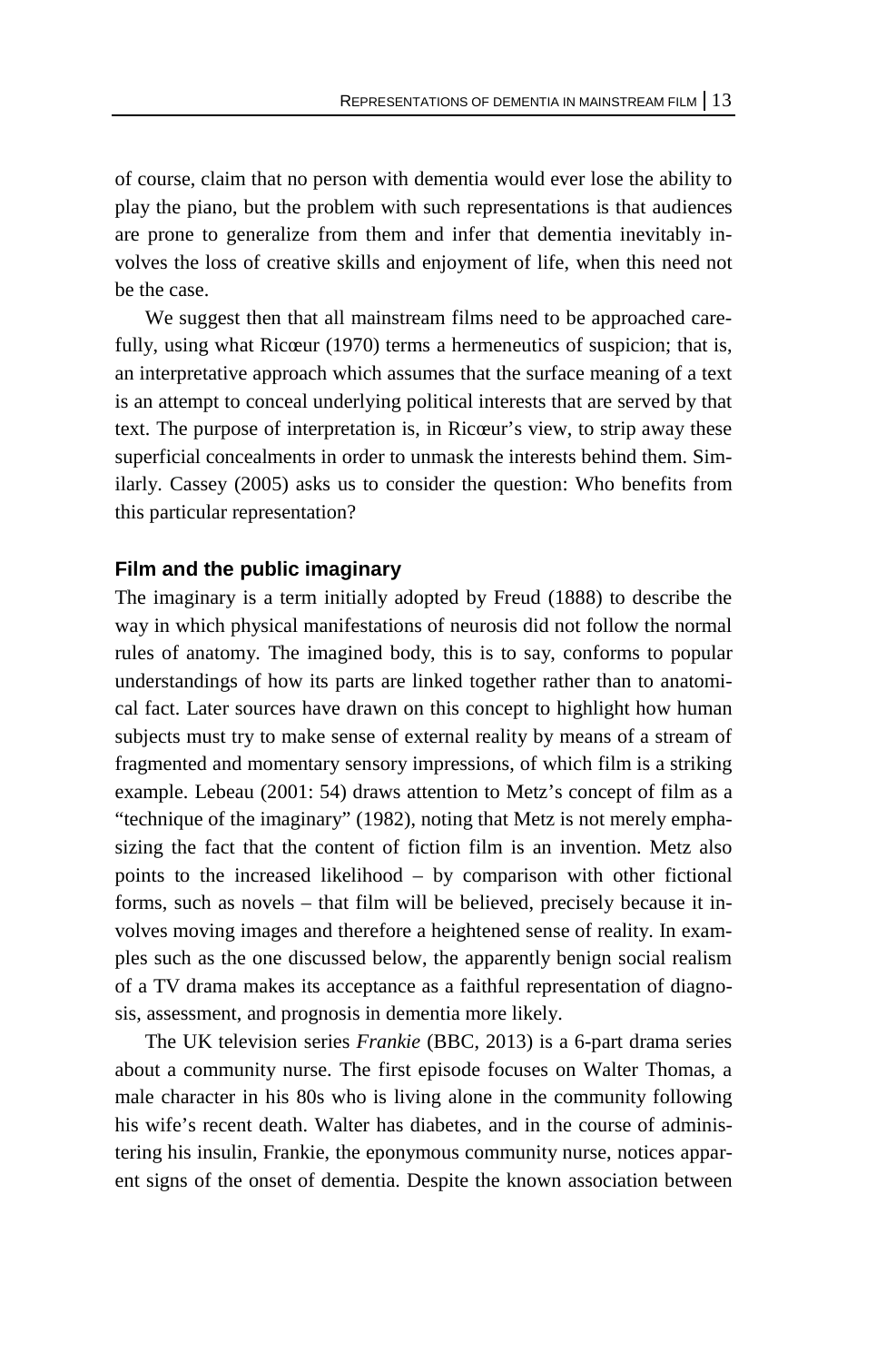diabetes and secondary dementia, there is no mention of differential diagnosis during this episode, or indeed of a diagnostic process of any kind. Treatable causes of Walter's confusion (such as an infection) are not considered. When he reacts to Frankie as though she were an intruder, this is not opened up to interpretation in the social context of crime against older people or media-fuelled fear of such crime. Instead, it is presented as one of a sequence of aberrant behaviors, all of which are treated as symptomatic of neurodegenerative disease.

Individually trivial mistakes on Walter's part (for example setting off the fire alarm, not knowing how to operate the oven, and eating pie for breakfast) are treated as though they are part of the dementia syndrome. These behaviors are pathologized in Walter's case in a way that would not be possible with any other social group. Note also that genre is important in the way we are cued to read film; a 20-year old character who ate unorthodox things for breakfast and was technologically inept would almost certainly appear in a situation comedy. This episode, however, positions Walter as needy and helpless, without retained skills or knowledge. Loneliness, grief, or mere ineptitude in the use of household equipment are not considered as causal or contributory factors in his predicament. By the end of the episode, the situation has deteriorated to such a point that Walter is taken away, protesting, to an institution.

Here, a process that would, in real life, be likely to unfold over a period of several years is squeezed into a few days in the TV storyline and less than an hour of actual viewing time. The likely impression on the audience of the narrative order of events in dramas such as *Frankie* is that people with dementia are subject to rapid and disastrous decline and will quickly need to be institutionalized for their own and others' safety. In TV soaps, where events generally unfold in real-world chronological order, it is also noticeable that characters with dementia frequently meet a premature end from other causes. This avoids the loss of dramatic impact that would result if dementia followed its usual gradual progression over several years from diagnosis to death. So, for example, Mike Baldwin, a character in the longrunning UK soap *Coronation Street*, whose dementia-related storyline generated significant media and public interest in 2005-2006, died of a heart attack just six months after his on-screen diagnosis, at the age of 63. More recently, another *Coronation Street* character, Lesley Kershaw, whose dementia was of even earlier onset died from accidental electrocution seven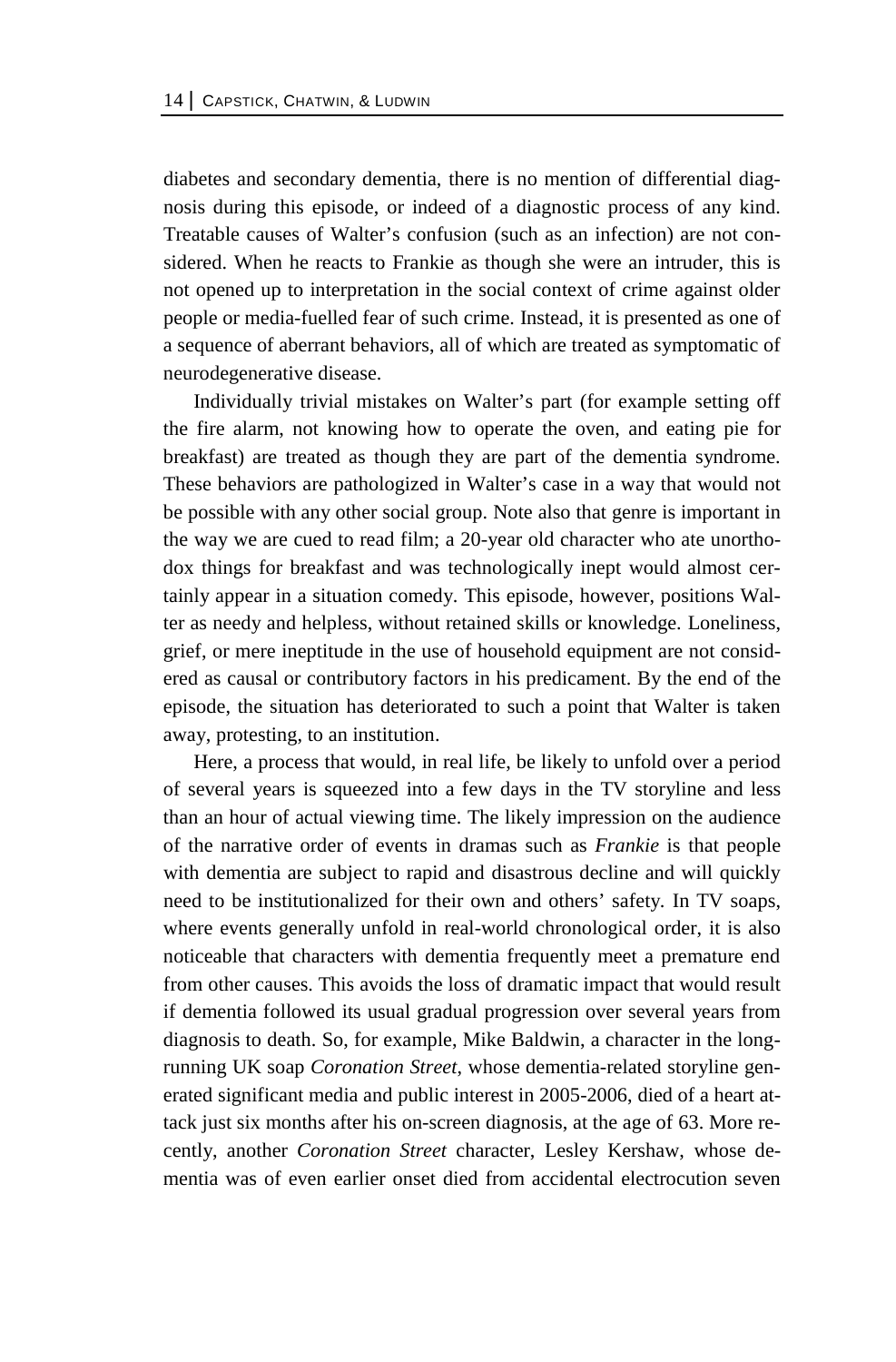months after her storyline was introduced in October 2011. This repeated combination of early-onset, rapid decline, and premature death in characters in a popular soap is likely to have a profound influence on the viewing audience. It suggests, for example, that dementia is a condition that people quickly die from rather than live with and that their prognosis is very poor. To date, there has been a dearth of characters with dementia in TV soaps who continue to appear over a realistic timescale, have storylines unrelated to their diagnosis, or contribute positively to their family and community.

### **Outlaws, bad cops and good cops: Crime drama and dementia**

In the genres of crime drama and psychological thriller, representations of men with dementia are typically taken out of the domestic sphere and situated in contexts of illegality and corruption which carry veiled implications of what we might call 'retributory pathology.' TV drama series such as the UK *The Fear* (Channel 4, 2012) and US *Boss* (Starz, 2011) suggest that dementia may be a punishment for a criminal or morally unscrupulous past. In each of them, a powerful and abusive male character is ultimately brought down, not by former adversaries or people he has wronged, but by the ravages of rapidly progressing brain disease. Richard Cottan who wrote *The Fear* acknowledges that "for dramatic purposes," in order for central character gang boss Richie Beckett's dementia to become obvious to the audience within four episodes, he researched Alzheimer's "with a vascular component [which] adds rapid degeneration to the disease's other problems" (Vine, 2012). Whilst progression in vascular dementia tends to be stepwise rather than gradual, the suggested research does not appear to have been particularly thorough, since vascular dementia is no more likely than Alzheimer-type dementia to lead to the kind of catastrophic decline represented in *The Fear*. Here, we are given the impression of a disease entity which strikes like a punitive thunderbolt rather than the gradual onset of a cognitive problem which might be experienced by anyone through no fault of his or her own.

In the US crime thriller *Boss,* central character Tom Kane is the morally and politically corrupt mayor of Chicago ("I am a bad man, and I've done bad things"). Kane goes to extreme lengths to conceal his diagnosis of Lewy-body dementia. His attempts to repudiate suggestions that he has visited a neurologist imply that cognitive disability is shameful. At the same time, the viewer is made complicit in witnessing the symptoms Kane hides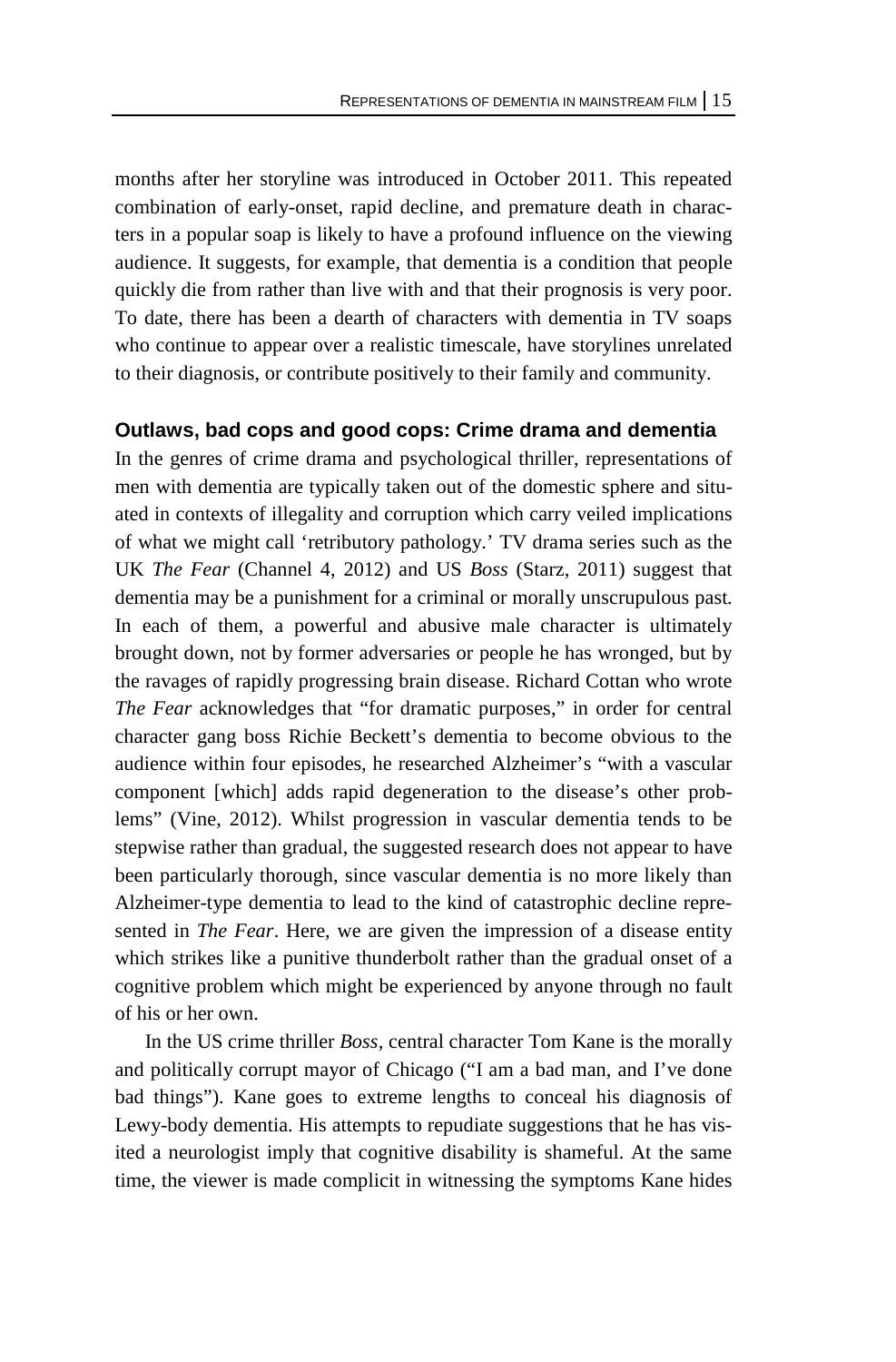from the outside world, including uncontrollable shaking and incontinence, which he can only keep under control with high doses of medication. Here, neurological disease is presented as a greater barrier to holding high public office than naked self-interest.

By contrast, the Scandinavian noir series *Wallander*, based on the novels of Henning Mankell, takes the more nuanced approach typical of this genre. The sub-plot relating to detective Kurt Wallander's dementia unfolds gradually, his lapses of memory and oversights easily attributable to other reasons for several episodes. Wallander solves his final case in spite of his diagnosis, and the series ends with his retirement party, on a note, if not of hope, of qualified acceptance. Similarly, Swinnen (2012) notes that in the Swedish film *Wellkåmm to Verona*, the main character, a man with dementia, maintains a unique identity and varied social roles including those of skilled seducer, convincing actor, and persistent lover.

## **THE ROLE OF FEATURE FILM IN DEMENTIA EDUCATION: DANGEROUS REPRESENTATIONS**

So far, we have been concerned with the general societal impact of epistemic injustice in filmic representation of people with dementia. As educators as well as researchers, we are, however, particularly concerned with the use of film in curricula for health and social care practitioners. There is a widespread perception that arts-based teaching is invariably beneficial in practitioner education and that introducing film, literary fiction, and other arts media into the curricula followed by health and social care practitioners will have a humanizing effect (cf. Smith et al. 2006). Downey et al., for example, suggest that "[f]ilms, used as case studies, can deepen a student's engagement with the subject matter and characters, permitting the student to empathize, identify, and develop feelings of closeness, respect, affection, revulsion, fear, [and] anger" (2003: 403).

Whilst enthusiasm for arts-based education has led to the opening up of valuable fields of enquiry such as medical humanities and narrative healthcare, the potential for art to deceive or misrepresent also needs to be borne in mind. We find disturbing, for example, Logan's suggestion that fictional representations of 'female psychopathy' (including *Dangerous Liaisons*) can be used to improve rates of diagnosis for this condition in real life because they will enable practitioners to "understand the phenomenology of psychopathy in this group" (2011: 18). This claim is based on the as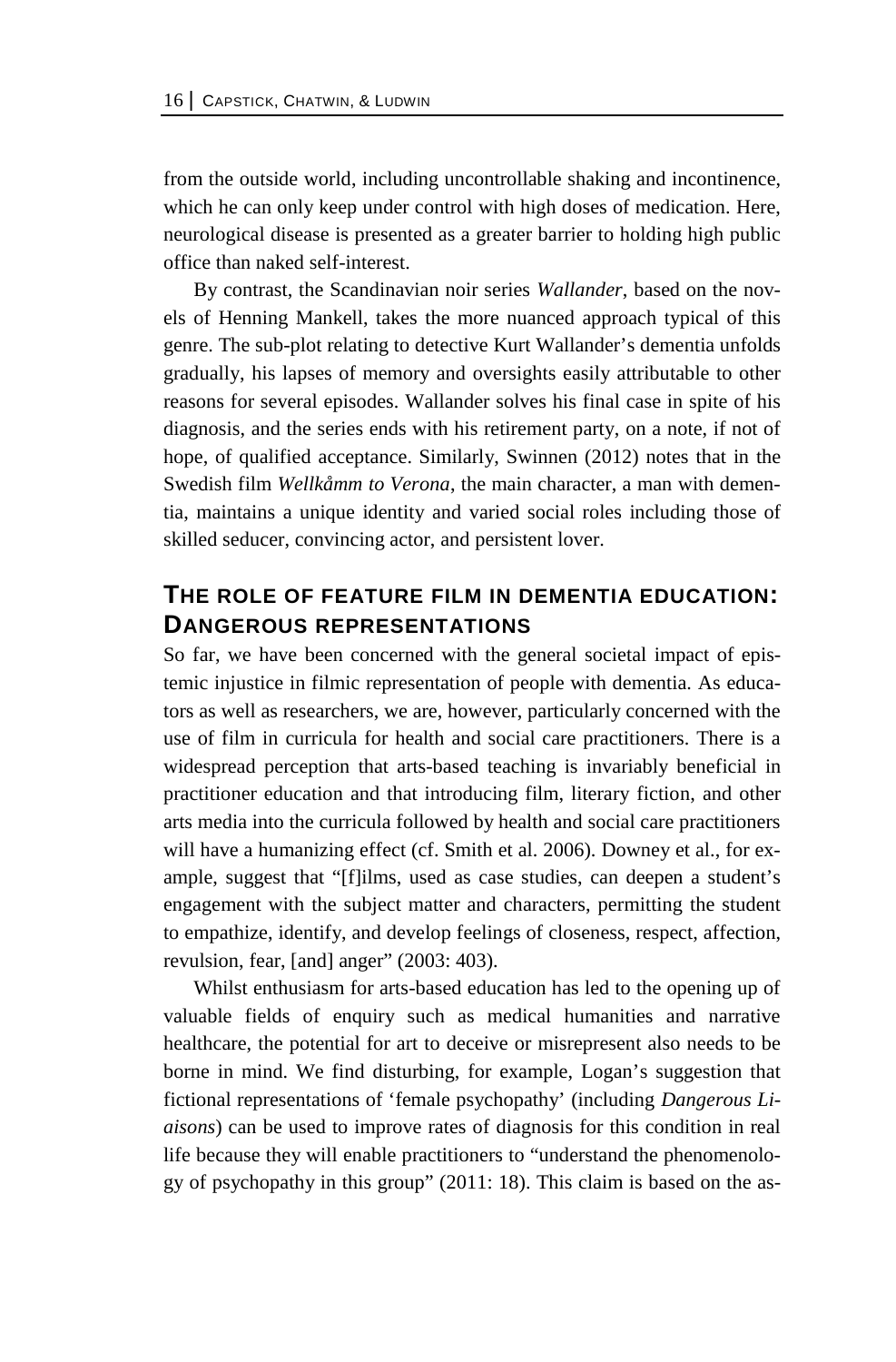sumption that the fictional representations in question are accurate and authentic. This is a dangerous territory for medical humanities since it is almost certain that the characters and their actions will have been created for dramatic effect and to suit the requirements of a plot. They cannot be treated, in any sense, as clinical case studies.

Alexander et al. (2006), in *Cinemeducation: A Comprehensive Guide to Using Film in Medical Education*, are among the main proponents in recent years of the use of mainstream feature film in practitioner education. Their basic thesis is that film can make education more entertaining and bring medical conditions to life. "Movies are perfect for capturing learners' attention. […] Using the material that can be found in this book, we will all have a much easier and more successful time" (ibid.: xiii), a clinical professor writes in the foreword. For teaching dementia specifically, the authors recommend that the feature film *Iris* (Eyre 2001) be used to facilitate medical students' understanding of "the importance of maintaining a routine and schedule for a patient with Alzheimer's disease" and "the impact of caregiver strain" (Alexander et al. 2005: 64). Here, it is implied that the discussion of such questions in the context of film viewing will provide facts about living with the condition in question.

Morris (2010) also recommends using the film *Iris* to teach about dementia, alongside two more recent films, *The Notebook* (Cassavetes 2004) and *Away from her* (Polley 2006). He acknowledges that viewers may have difficulty in distinguishing between reality and fiction and that many films carry "distorting and stigmatising" (Morris 2010: 146) portrayals. By comparison with Alexander et al. (2005), Morris' argument in favor of using film is orientated more toward fostering empathy with the fictional characters than to deducing facts from the storyline. At the same time, however, he also puts significant emphasis on such properties of film as its being "attractive and engaging" (ibid.: 143), "enticing" (147), and involving "charismatic and appealing stars" (149). This again emphasizes film-watching as hedonistic entertainment rather than subject matter for the development of critical thinking skills. In the next section, we will therefore first look in more detail at some of the different theoretical paradigms from which feature films on dementia might be viewed as a mode of representation.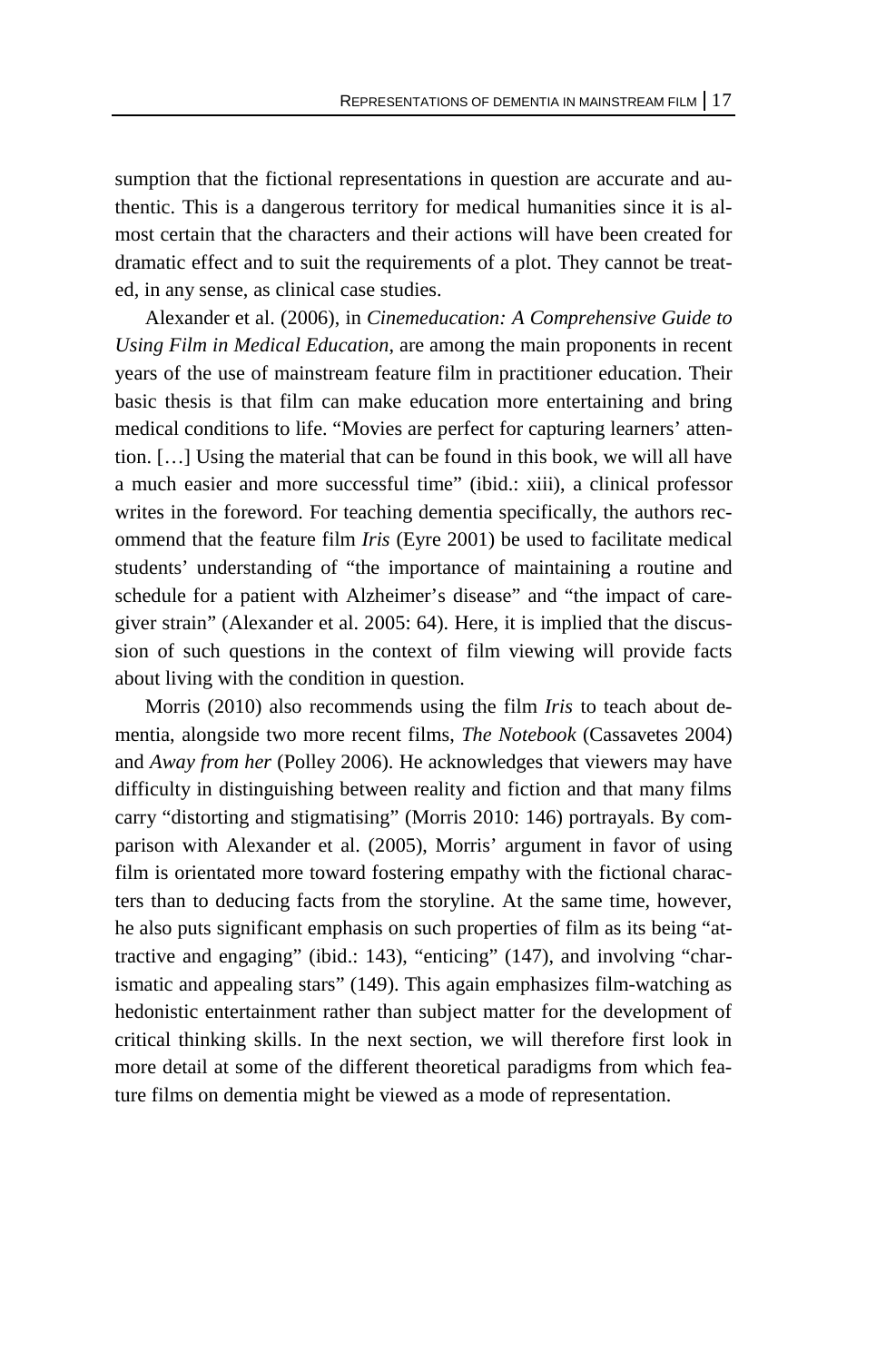#### **Theories of representation: From mimesis to deconstruction**

Helsby (2005) points out that representation theory has, over the years, passed through three main phases (see table 1). In the first phase, *reflective* theory suggested that art merely mirrors back what already exists, reflecting a positivistic world view. Somewhat later, *intentionalist* theory suggested that it was the message the author meant to convey that should shape the analysis of the work. Finally and most recently, *constructionist* theory focuses on the discursive aspects of the work in producing meaning and in controlling as well as responding to the beliefs that are dominant in society (i.e., a critical, postmodernist or deconstructionist perspective).

The argument in favor of cinemeducation depends upon uncritical acceptance of the 'art as mimesis' reflective theory and authorial intentionalist theory. Whilst Alexander et al. (2005) suggest that fiction film is a source of diagnostic 'facts,' for example, Morris (2010) focuses more on the film's *intention* to create in the viewer certain effects, such as empathy and compassion. As Helsby (2005) points out, however, most recent media analysis within the field of representation theory recognizes that films both reflect and constitute social realities. Matters are thus much more complex than the proponents of cinemeducation suggest. A recent text on film theory (Lapsley and Westlake 2013), for example, traces the history of such theory through several paradigmatic stages, from early formalist, semiotic, and psychoanalytic approaches to the more recent postmodernist and deconstructionist standpoints, each of which would offer radically different readings of the same film.

| Paradigm       | Nature of film    | Dementia view     | Aim              |
|----------------|-------------------|-------------------|------------------|
| Positivist     | Mimetic; 1:1      | Progressive       | Provide facts    |
|                | view of reality   | brain disease     |                  |
| Interpretivist | 'Life through a   | Multifactorial    | Develop empa-    |
|                | lens'; one of a   | causation;        | thy and social   |
|                | number of ways    | social disability | support          |
|                | of seeing things  |                   |                  |
| Postmodernist/ | Reflects and con- | Socially          | Deconstruct or-  |
| Deconstructio- | stitutes hege-    | constructed       | thodox, taken-   |
| nist/Critical  | monic under-      |                   | for granted rep- |
| theory         | standings         |                   | resentations     |

*Table 1: Theoretical paradigms and the view of dementia in film*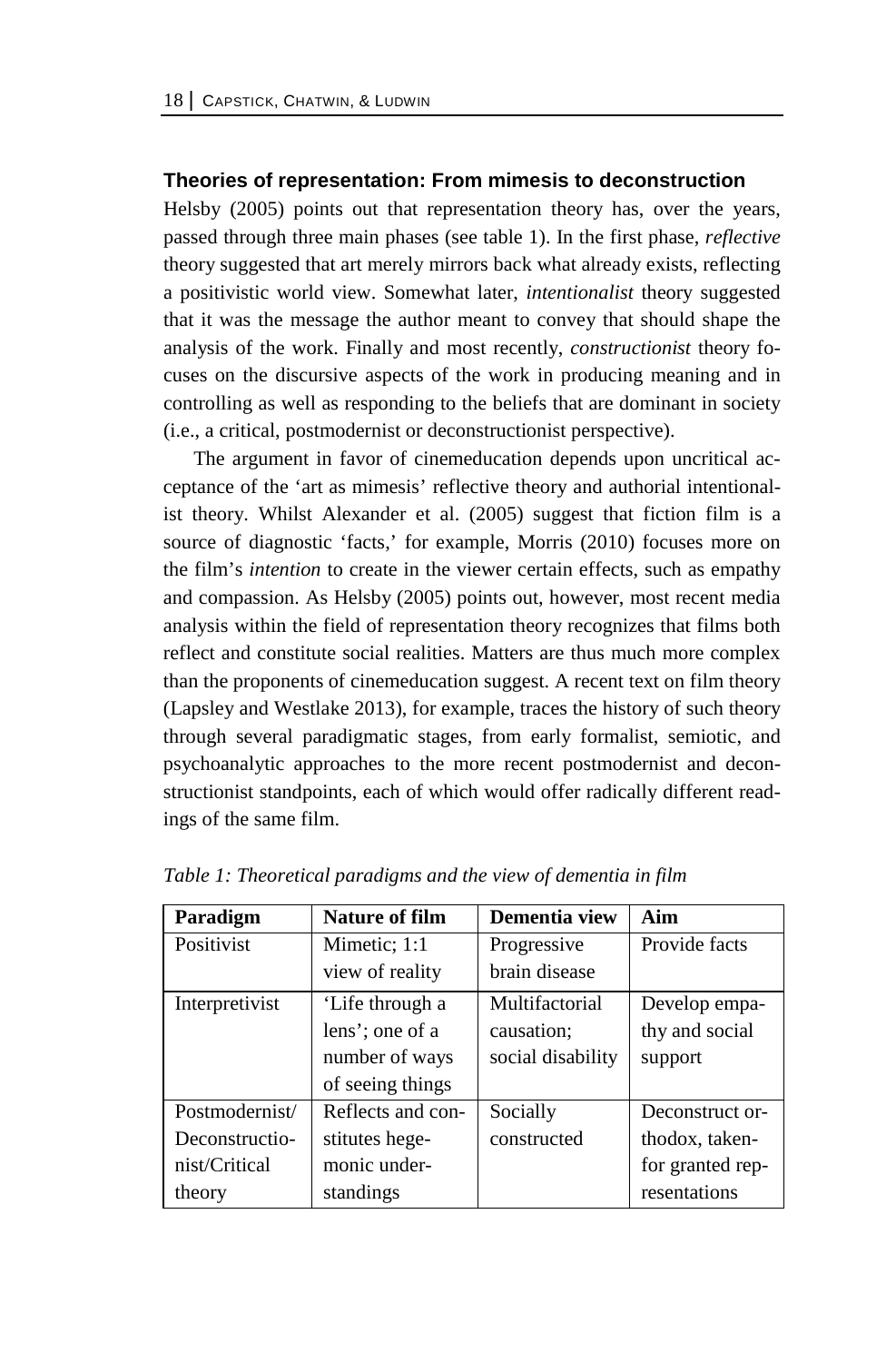A recent article by Wearing (2013), *Dementia and the Biopolitics of the Biopic: From Iris to the Iron Lady*, serves well to contrast the positions taken by Alexander (2005) and Morris (2010) with a more deconstructionist approach. Here, Wearing develops an analysis of the gendered nature of the two films in question, both of which are biopics about well-known women who ended their lives with dementia. Commenting on what their deeper structures tell us about society's views on women, aging, and power, Wearing notes that the role dementia plays in these films is "an indication of how the condition is imagined, understood and negotiated in the public sphere" (2013: 316). Wearing's deconstructionist critique is explicitly *about* the cultural politics of representation. It thus instates an approach which aims to "reveal as much about the culture and context of production as about the person whose life is examined" (ibid.: 316). Dementia is conceptualized here as a "narrative ploy" which enables particular messages about women, power and aging to be foregrounded (ibid.: 321). Deconstruction is not, however, fundamentally concerned with the authenticity of representations, or thus with their justice or injustice to particular social groups.

#### **Leading ladies?**

#### **Aging, gender and power relations in dementia movies**

We have touched earlier on the likelihood that interest in dementia within mainstream cinema will be motivated less by a desire to engage with social issues than by the potentially exciting things that can be done dramatically with the concept of memory loss. Greenberg notes that in its treatment of mental health issues, "mainstream cinema especially, if not always reliably, foregrounds *amnesia*, multiple personality disorder and other dissociative reactions because of their inherent melodramatic potential" (2003: 807 [emphasis added]). Baxendale (2004) argues that from the viewpoint of clinical neuropsychology, however, most mental health conditions in Hollywood films in fact bear little relation to reality. A report by Alzheimer Europe (2013) also highlights the inconsistencies of some filmic representations of memory in dementia more specifically.

All three of the general release feature films related to dementia recommended by cinemeducators that are discussed above – *Iris*, *The Notebook*, and *Away from Her* – have also been subjected to critique *as* representations from various theoretical perspectives that are not taken into account by the proponents of cinemeducation (see, e. g., Segers 2007; Chivers 2011; Gravagne 2013; Zeilig 2013). If, for example, we adopt a gendered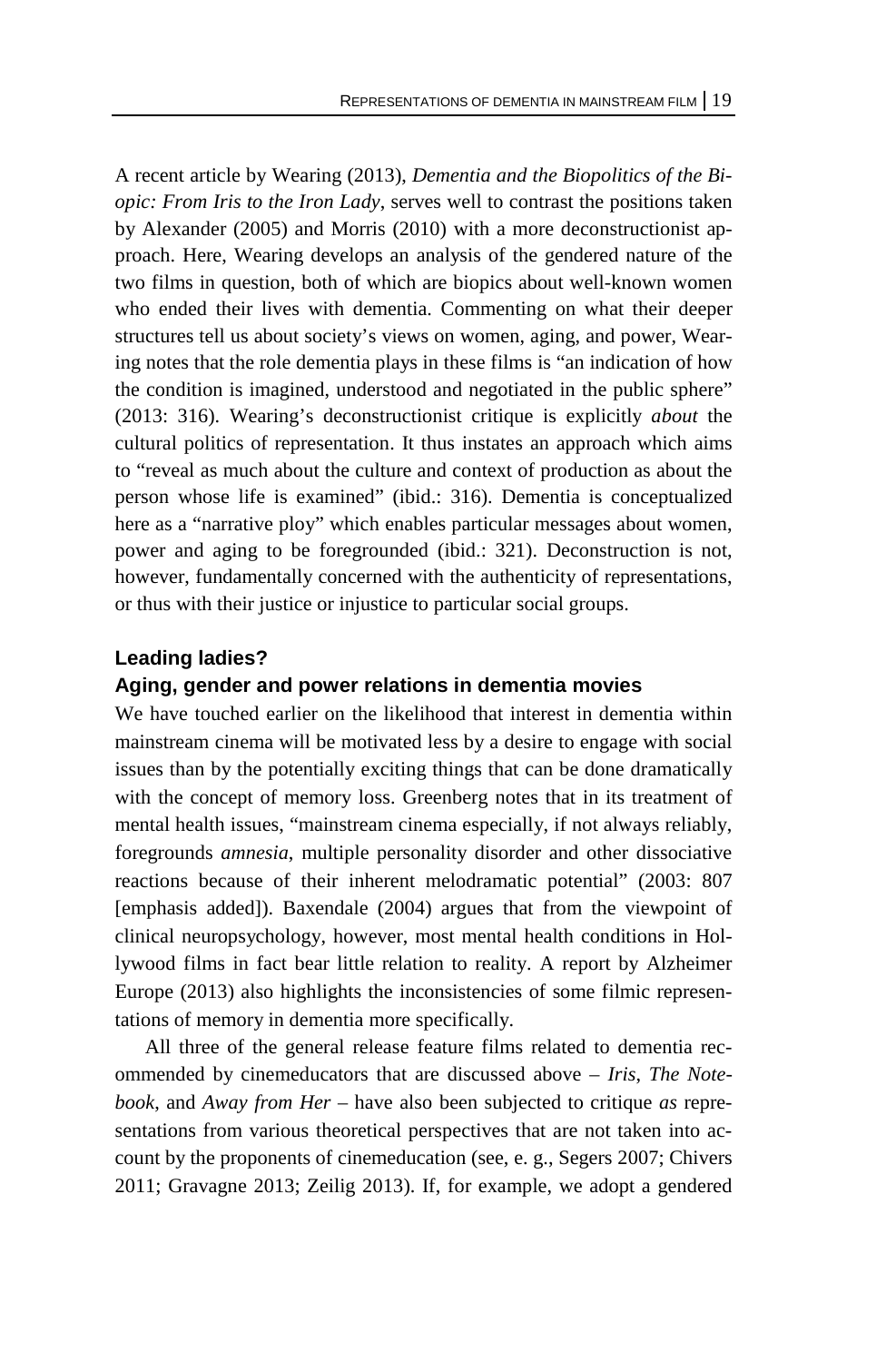frame of reference for viewing these films, we find that each of them relates the story of the male spouse-carer of a female partner with dementia. This is already strikingly at odds with a social world in which the major proportion of care for people with dementia – both paid and unpaid – is provided by women. As Scheidt et al (2013) have also pointed out, even when the focus is ostensibly on the person with dementia as the central subject, the dominant perspective is that of the caregiver. In each case, moreover, the representation relates centrally to the male partner's loss, the burdens of caring for someone who is 'disappearing,' and the inexorable, progressive destruction of brain tissue.

In all three films, there is also a noticeable homogeneity of ethnicity, social class, and living arrangements; the three couples are white, married, heterosexual, and middle class or upwardly mobile professionals. In both *Iris* and *Away from her*, the central characters have met at university. This is unrepresentative of real-world social diversity among people with dementia and corresponds closely with Ludwin's definition of heteronormativity, that is,

[the] privileging of the individualised nuclear family over all other family arrangements: specifically the privileging of a particular, narrow form of heterosexuality, based on the married, monogamous, heterosexual, reproductive, nuclear family, which relies on (context specific) gender roles. (2011: 107)

It is unlikely that these tendencies in mainstream film will change significantly, but in contexts of both dementia research and education, those who wish to promote social inclusion and awareness of equality and diversity among people with dementia can promote the development of critical skills in reading film. In the final section of this chapter, we consider an alternative use of film that aimed to reduce the epistemic injustice described by Fricker.

### **TOWARDS EPISTEMIC JUSTICE**

In 2006, Andrea Capstick was involved in a film-making project which led to the development of the short, independent arthouse film, *Ex Memoria* (Appignanesi 2006). Unusual at the time for its focus on the subjective experience of the central character with dementia, *Ex Memoria* was used for teaching Dementia Studies students for several years. Whilst the film consistently promoted discussion of the central character's troubled past and its impact on her present day experience of dementia (cp. Capstick 2007 for a full discussion), some commentators suggested that the performance of the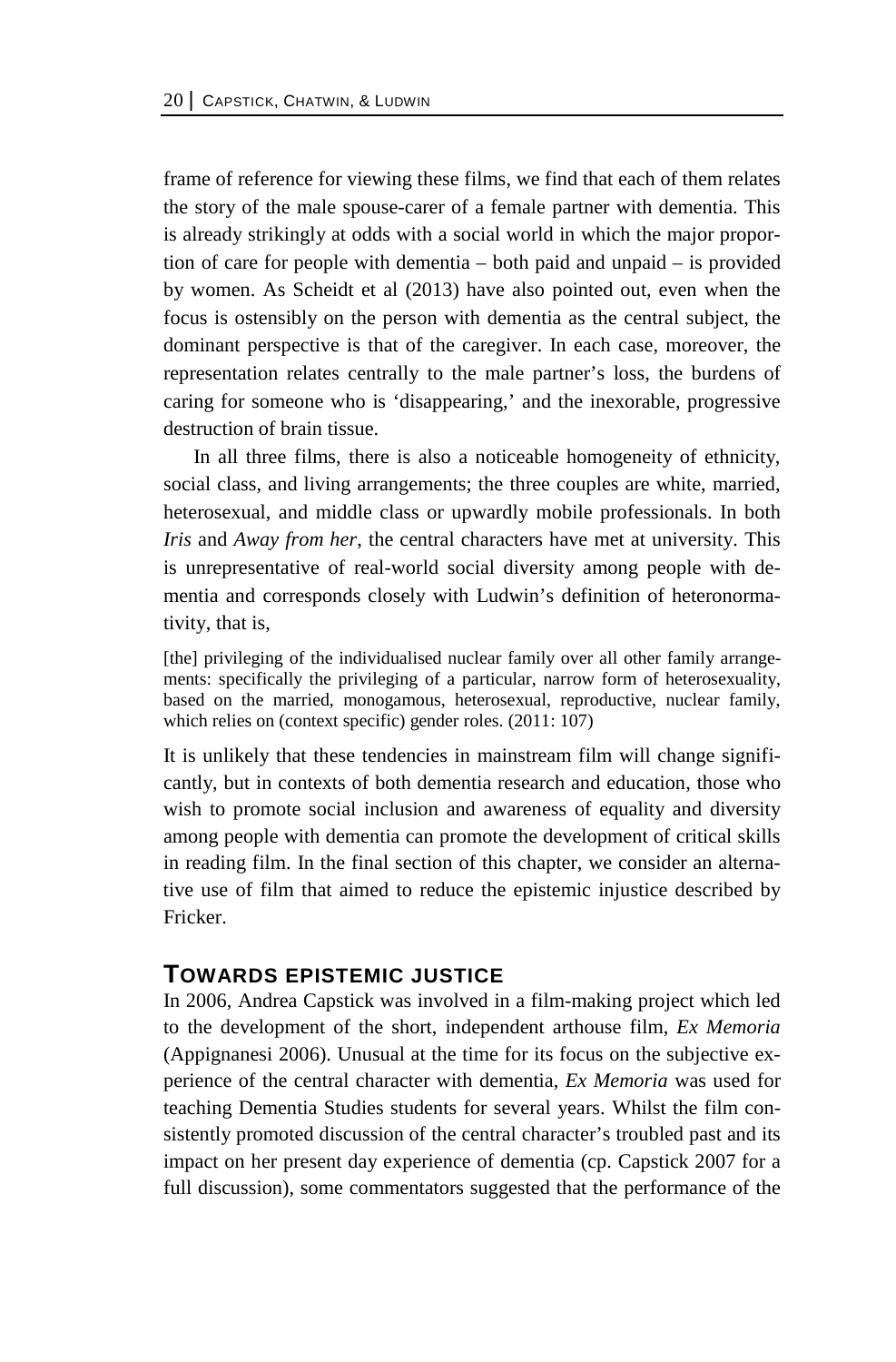actor in the central role was not entirely convincing as a person with dementia. In keeping with the findings of Gerritsen (2014), in this case, the urge to avoid caricature or undue negativity resulted in a portrayal which for the most part resembled, as one viewer noted, "mild depression, rather than dementia." As Miles and Plate (2004) note in their critique of capitalist/industrialist cinema, films made in these alternative traditions are more likely to encourage identification with the other as a fellow human being than as an alien or victim of disease. In the attempt however, they can lose credibility for those who encounter dementia in their own family or workplace. *Ex Memoria* was also filmed in a working care home, in the presence of real men and women with dementia, raising ethical questions about the exclusion of their own voices. The frequently cited slogan of service user involvement 'Nothing about us without us' seemed to apply here, and has led us over the intervening years to carry out a body of work (Capstick 2011; Capstick 2012; Chatwin and Capstick 2012; Ludwin and Capstick [in press]) in which people with dementia themselves appear in films made for educational purposes.

*Bay Tree Voices* is a participatory film-making project carried out in a voluntary sector day center in the Northern UK with ten people all of whom had moderate to severe dementia. The project was based on the principles of social inclusion and civic engagement which underpin both Participatory Video and Participatory Action Research (PAR) more generally. In PAR, the research process itself is change-oriented and the changes brought about are the result of collaborative social action between researchers and participants (McIntyre 2008). Unlike standard documentary, the film is coproduced with the participants and consists of a series of interactions, each just a few minutes long. The film was not scripted or rehearsed and, as a result, the interactions often have the character of 'lucky finds,' a term MacLure (2003: 173) uses to describe those momentary or unexpected events that can disrupt taken for granted ways of seeing.

The film we made with Cath, for example, acts as a corrective to the kind of mind-body dualism which results in a view of dementia as a 'death that leaves the body behind.'

#### *Fig. 1: Mind-body holism*

Cath lived on a smallholding with her daughter, where for many years they had raised goats and sold milk. We first see Cath involved in a photo-elicitation exercise discussing pictures of goats. We then accompany her back home at the end of the day where she introduces us to her own goats, Daisy and Nimble, taking evident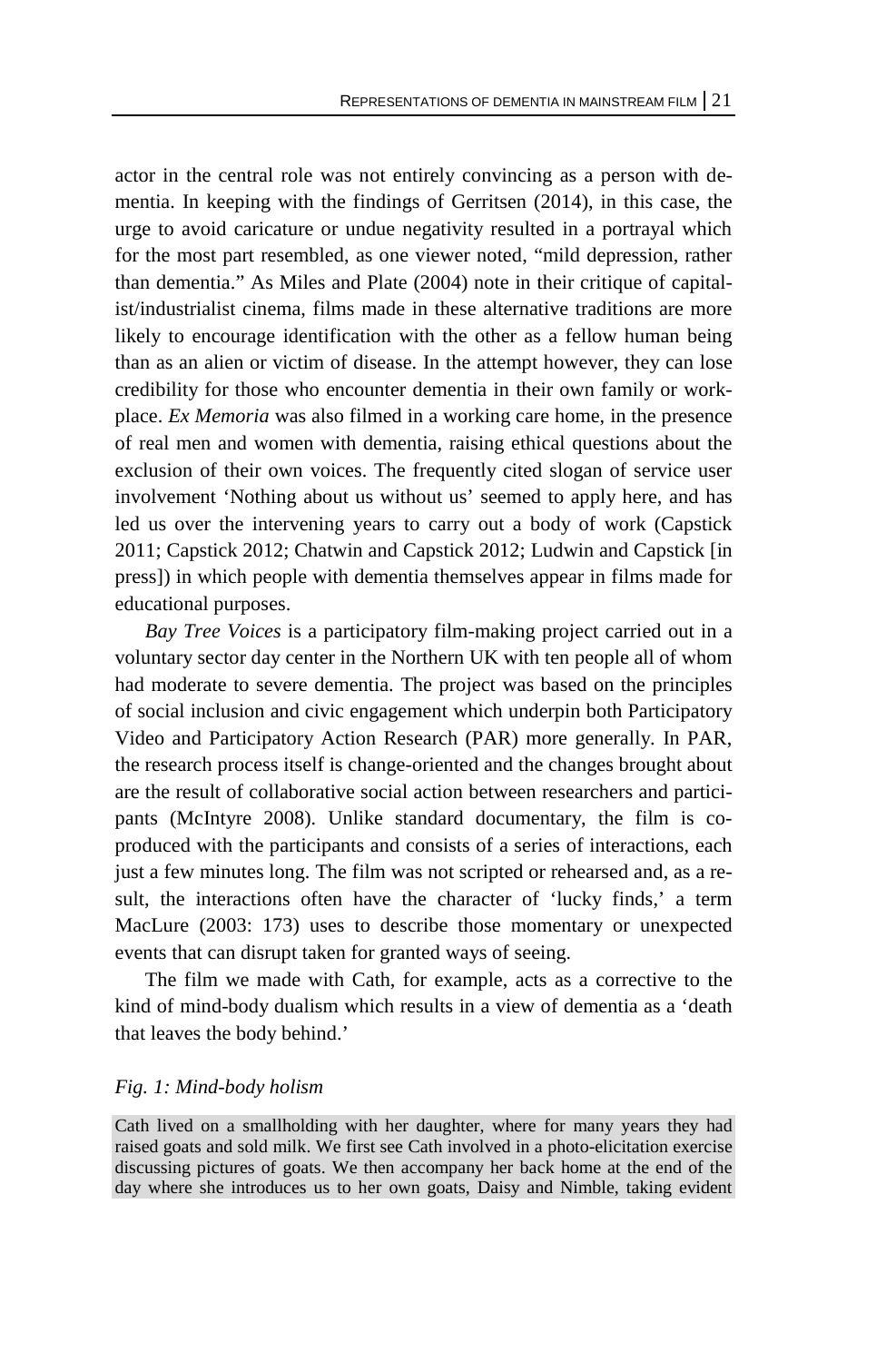pride in showing us around. In one particularly striking image, as we enter the stable where the goats live, Cath's hand goes out automatically to switch on the light, an example of what has been described as 'embodied (or procedural) memory' (Katz 2013).

We intentionally focused on people who were on the margins of the social life of the day center or with whom communication through usual channels presented some difficulties. As Chatwin (2013) has shown, micro-analysis of conversations with people with dementia is often the key to a new understanding of what they may be trying to communicate, and this was what we intended the film to demonstrate. A process of 'consent by editing' was used in which participants and their families saw the film before it was shown to anyone else and could indicate whether they wanted any changes or wished to have their image removed (cf. Capstick 2012). No changes were, in fact, requested, and the film is now used as the basis of a series of online discussions with students, relating, for example, to the often overlooked intersections between the lives of people with dementia and key events in social history (see Tom's story, below) and cultural practices of which many students were previously unaware (such as the use of prayer beads in Islam; see Shahida's story).

#### *Fig. 2: Reinstating the person with dementia as 'knower'*

Cyril spontaneously left a group game of Hangman taking place in the main lounge. We accompanied him on a walk along the corridor and into the reminiscence room. Cyril didn't show much interest in most of the objects in the room, including an old vacuum cleaner and iron, but his response to the 1940s radio set was sudden and enthusiastic; he picked it up and began to examine the back of the casing:

Cyril: The old radios, they used to work with a high tension battery and an accumulator, didn't they?

AC: (laughing) I'll take your word for it.... Do you know a lot about radios?

Cyril: Well, when I started work, I saved up and bought my grandfather one, and it worked with a high tension battery and an accumulator…

The historical and technical expertise Cyril displays here indicates that, on this particular subject at least, he is epistemically privileged; the expert on his own experience (Katz 2000).

### *Fig. 3: Recognizing citizenship*

When we asked Brian if he would show us round the day center he seemed surprised at first, but readily agreed to do so. He told us he had been a keen gardener, and he was not entirely happy with the condition of the day center garden which he said he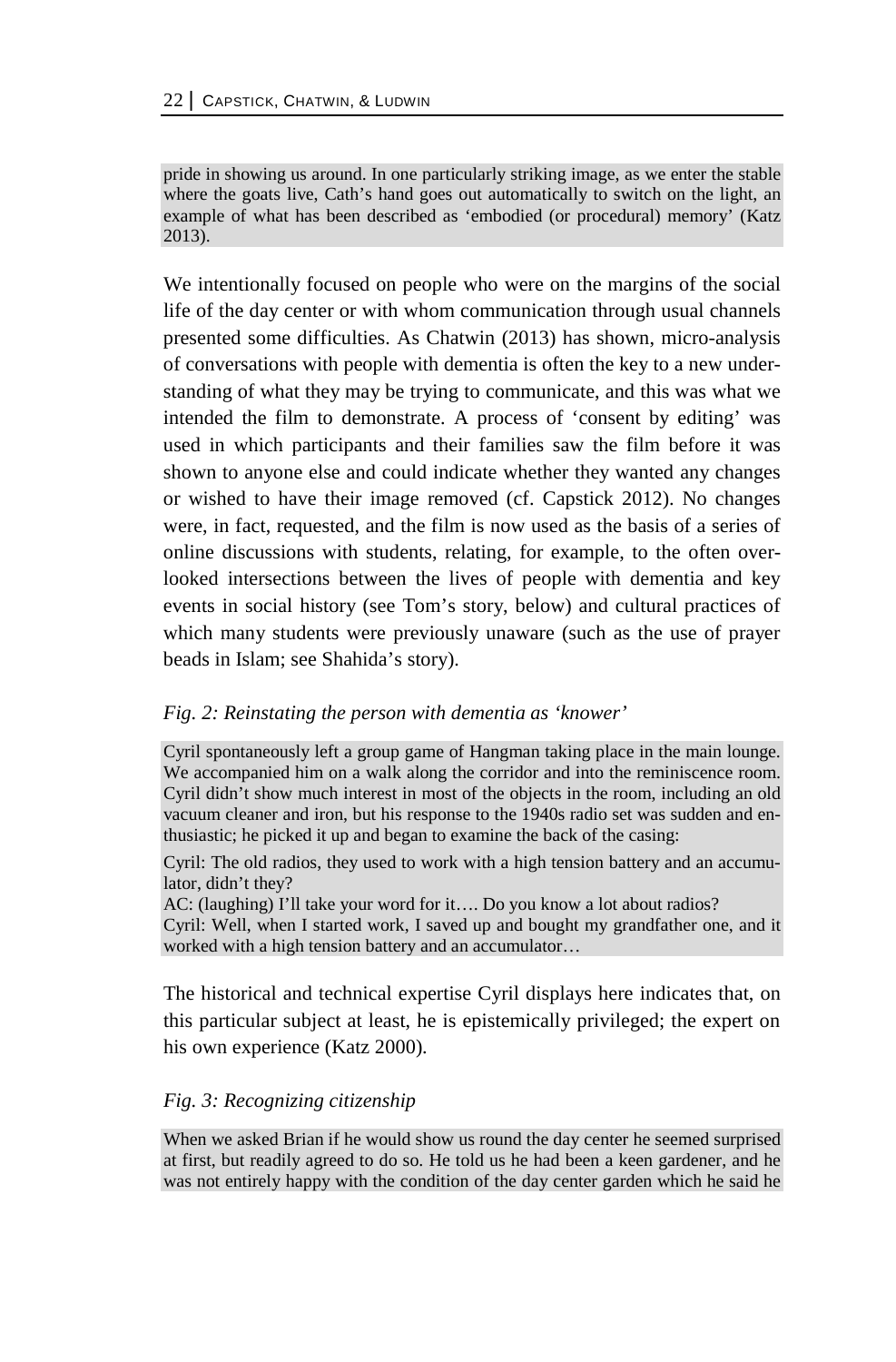would discuss with the manager ("It's been neglected, which is a pity"). He describes a plant as "one little chap all on his own," and explains that "from autumn through into winter we stop growing but they don't." Knowing about Brian's former career as a transport policeman made sense of his tendency to become worried when the minibus delivering other people to the day center was late, and to wonder aloud about whether he should go and find them. Brian had also been closely involved in the Leeds Millennium Tapestry, images of which appear in the film with his voiceover commentary.

Here, Brian's courtesy, concern for the well-being of others, and positive model of social citizenship contrast with the frequent portrayal of men with dementia as violent and aggressive in mainstream fiction films His struggles to find the right word often resulted in a creative and philosophical turn of phrase.

### *Fig 4: Validating experience*

Tom, an 89-year old man with dementia recounts in detail his experiences on fuel supply in the RAF during World War II. He makes precise and accurate reference to Hamburg, Arnhem, and El Alamein. He recounts movingly his reunion with his wife-to-be at the end of the war and the continuing reciprocity of their relationship: "When I go home today Betty will be waiting for me. We've been good to each other, Betty and me."

Tom is well able to tell his own story from memory. As with most people with dementia, his recall for emotionally-charged remote events remains good.

### *Fig. 5: Learning from diversity*

Shahida is South Asian and Muslim; she generally speaks only a few words in her first language. In the film, we see her unexpectedly take hold of a string of plastic beads during a small group activity and count them off, reciting something under her breath. Students were given the task of finding out about the use of prayer beads in Islam. Anton, a Romanian former refugee, is seen carrying a plastic bin liner along the corridor, scattering its contents on the ground and moving plant pots in the garden. Although little was known about Anton's past, students were able to deduce from this that he had probably been an agricultural worker. His determination to continue carrying out a work role that was meaningful to him was very striking.

The contributors to *Bay Tree Voices* emerge as knowledgeable and often creative commentators. They also display significantly more social diversity in terms of their ethnicity, social class, economic status, and living arrangements than characters in the fictional sources discussed. It is interesting to note that of the ten people who took part in *Bay Tree Voices*, only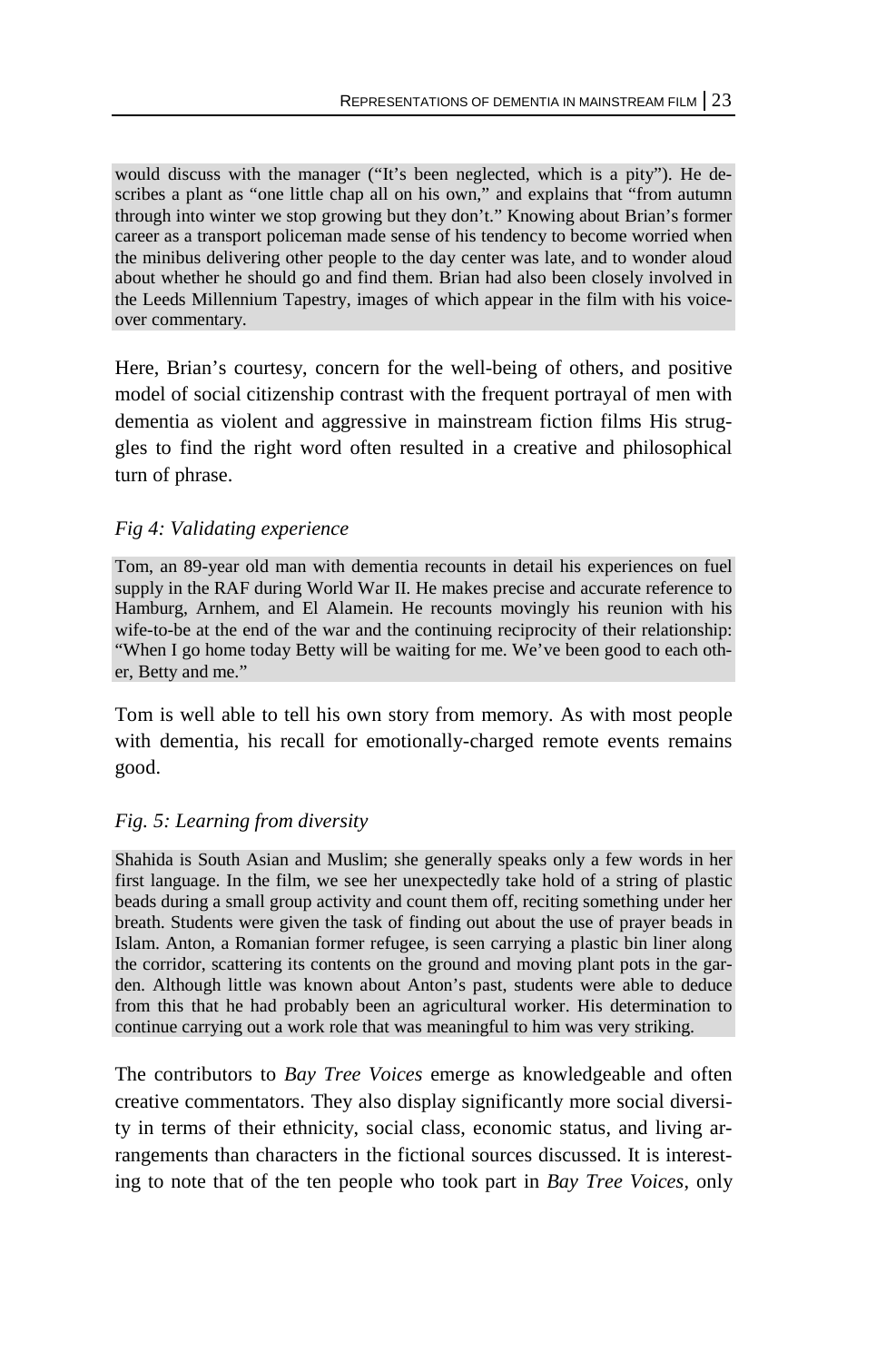one belonged to a male caregiver-female care recipient dyad. Of the remainder, four were men living with female spouses and five were women whose daughter or daughter-in-law was the main caregiver.

In her conclusion to *Epistemic Injustice: Power and the Ethics of Knowing,* Fricker writes

In exploring epistemic injustice as an ethical phenomenon [...] this book also points to the possibility of a different sort of treatment, one more directly concerned with institutional conduct, and so placed more squarely in the political frame. (2007: 177)

As we were at pains to point out in the introduction to this chapter, the intention of this section has not been to contrast 'bad' films with 'good' ones, and nor is it to present a view of dementia that is more 'truthful' because based on real life encounters rather than fiction. Instead, it is to begin the work of actively '*doing* justice' to people who have dementia through what Fricker describes as "epistemic affirmative action" (ibid.: 170).

# **CONCLUSION: SOCIAL PARTICIPATION AND EPISTEMIC JUSTICE**

This chapter has argued that culturally-mediated epistemic injustice is a significant factor in the stigma which attaches to a dementia diagnosis. Fiction film is a popular vehicle for the perpetuation of negative and stereotypical views of people with dementia and one of the most influential ways in which fear and avoidance are reproduced. We hope to have demonstrated why such films, bringing with them the whole freight of the symbolic and representational order within which they are produced, cannot be used uncritically to raise awareness about dementia. We suggest that where mainstream feature films are used for educational purposes, this should be done in such a way that the view of people with dementia within them is problematized. Cinemeducation should make the process of learning more complex, rather than merely easier or more entertaining; it should 'read against the grain' (Jameson 1981) of mainstream representations.

A precondition for the epistemic injustice Fricker discusses is that those who experience it "participate unequally in the practices through which social meanings are generated" (2007: 6). We hope that the alternative body of data from *Bay Tree Voices* presented here has demonstrated that people with dementia are able to participate for themselves in the production of resources to be used for educational and consciousness-raising purposes. By foregrounding the diversity of people with dementia and their retained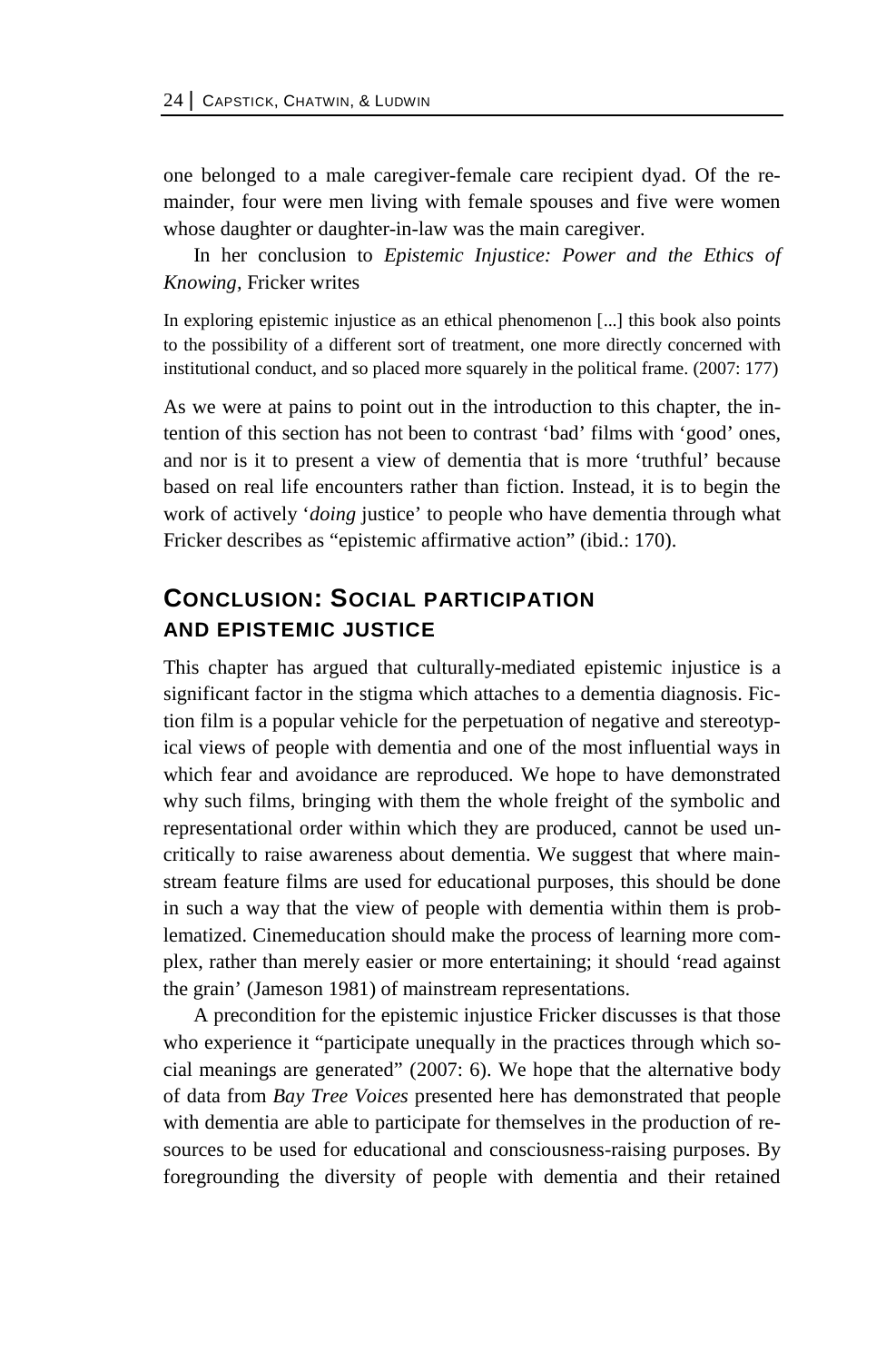knowledge and skills, we hope also to have indicated how it is possible to open up a different filmic discourse about dementia, one which is concerned with social justice and inclusion. Our own films are also representations. *Bay Tree Voices* is the edited end product of many hours' footage, and all film is inevitably 'reductive.' If we show the participants 'in a good light,' however, that is because it was part of the film's conscious intention to counter negative views and model successful communication. By amplifying real voices, we begin to counter the misleading tropes of global amnesia, irrational violence, and devastating erosion of identity which remain common in mainstream film.

### **REFERENCES**

- Alexander, Matthew/Lenahan, Patricia/Pavlov, Anna (2005): Cinemeducation: A Comprehensive Guide to Using Film in Medical Education, Oxford: Radcliffe Publishing.
- Alzheimer Europe (2013): The Ethical Issues Linked to the Perceptions and Portrayal of Dementia and People with Dementia, Luxembourg: Alzheimer Europe.
- Appignanesi, Josh (2006): Ex Memoria, London: Missing in Action Films.
- Baldwin, Clive (2008): "Narrative, Citizenship and Dementia: The Personal and the Political." In: Journal of Aging Studies 22, pp. 222-228.
- Basting, Anne (2009): Forget Memory: Creating Better Lives for People with Dementia, Baltimore: Johns Hopkins University Press.
- Baxendale, Sallie (2004): "Memories Aren't Made of This: Amnesia at the Movies." In: British Medical Journal 329, pp. 1480-1483.
- Behuniak, Susan (2011): "The Living Dead: Constructing Alzheimer's Patients as Zombies in the Euthanasia Debate." In: Ageing and Society 31/1, pp. 70-92.
- Brown, Mark/Clegg, David (eds.) (2007): Ancient Mysteries, London: Trebus Publishing.
- Capstick, Andrea (2007): "It's as though Her Feelings Get Inside Your Head: Caregiver and Practitioner Responses to Ex Memoria, a Short Film about the Experience of Dementia." Dementia 6/3, pp. 288-295.
- --- (2011): "Travels with a Flipcam: Bringing the Community to People with Dementia in a Day Care Setting Through Visual Technology." In: Visual Studies 26/2, pp. 142-147.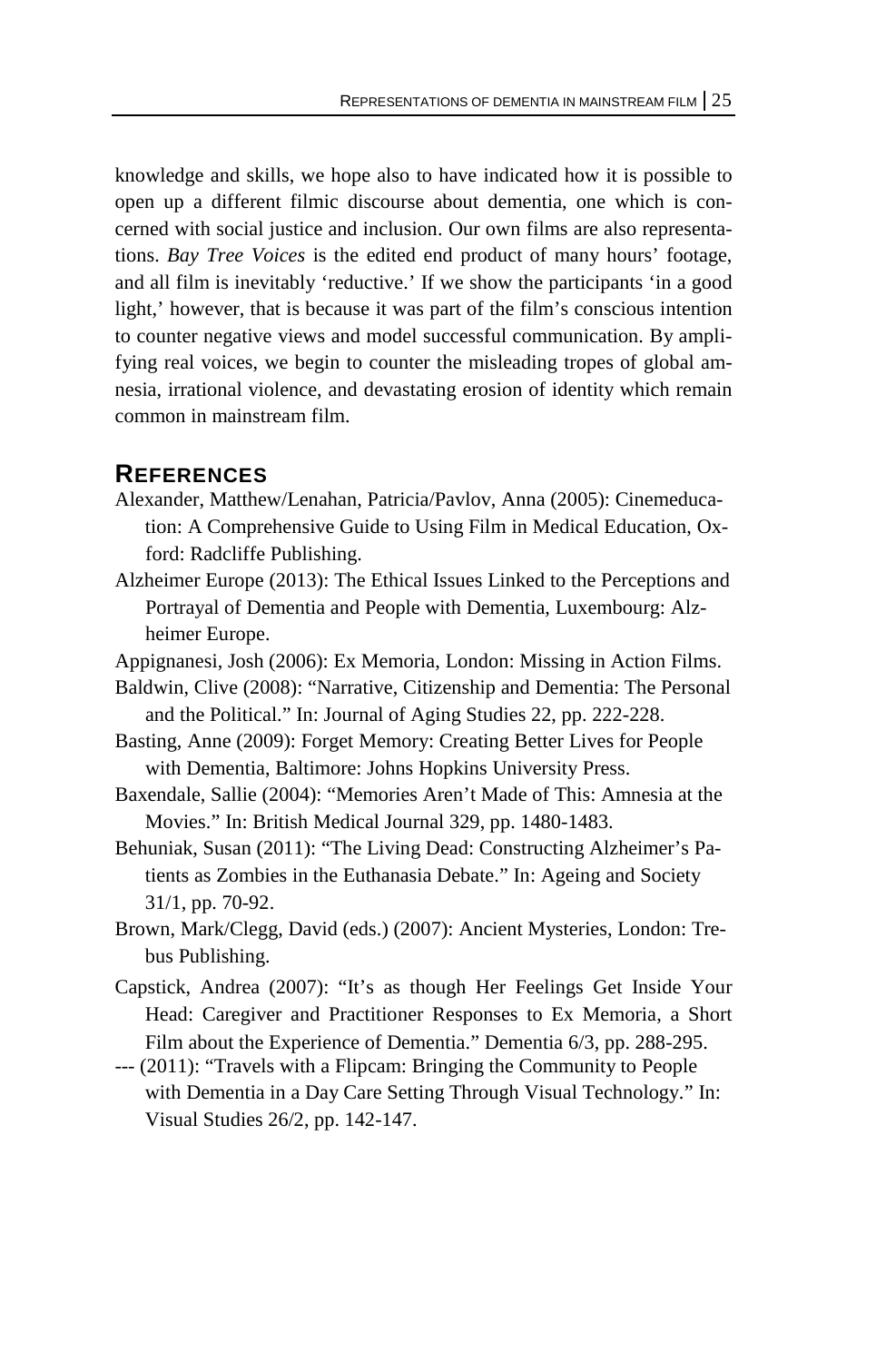- --- (2012): "Participatory Video and Situated Ethics: Avoiding Disablism." In: Elisabeth-Jane Milne/Claudia Mitchell/Naydene de Lange (eds.), A Handbook of Participatory Video, New York: Alta Mira, pp. 269-282.
- Capstick, Andrea/Chatwin, John (2012): Bay Tree Voices (dvd), Bradford: University of Bradford.
- Capstick, Andrea/Clegg, David (2013): "Behind the Stiff Upper Lip: War Narratives of Older Men with Dementia." In: Journal of War and Culture Studies 6/3, pp. 239-254.
- Cassevetes, Nick (2004): The Notebook, Avery Pix.
- Cassey, Jo (2005): "Mental Illness." In: Wendy Helsby (ed.), Understanding Representation, London: British Film Institute, pp.99-114.
- Chatwin, John (2014): "Conversation Analysis as a Method for Investigating Interaction in Care Home Environments." In: Dementia 13/6, pp. 737-746.
- Chatwin, John/Watt, Ian/Collins, Sarah/Field, Rowena (2007): "A Feeling of Equality: Some Interactional Features that Build Rapport and Mutuality in a Clinical Encounter." In: Sarah Collins (ed.), Healthcare Communication and Participation in Action, Maidenhead: Open University Press, pp. 109-115.
- Chivers, Sally (2011): The Silvering Screen. Toronto: University of Toronto Press.
- Cuddy, Lola L./Duffin, Jacalyn (2005): "Music, Memory and Alzheimer's Disease: Is Music Recognition Spared in Dementia and How Can It Be Assessed?" In: Medical Hypotheses 64/2, pp. 229-235.
- Downey, Eleanor P./Jackson, Robert L./Puig, Maria E./Furman, Rich (2003): "Perceptions of Efficacy in the Use of Contemporary Film in Social Work Education: An Exploratory Study." In: Social Work Education 22/4, pp. 401-410.
- Eyre, Richard (2001): Iris.
- Foucault, Michel (1982): The Hermeneutics of the Subject, Paris: Collège de France Lecture Series.
- Freud, Sigmund (1888): "Hysteria." In: James Strachey (ed.), The Standard Edition of the Complete Psychological Works of Sigmund Freud, London: Hogarth Press, pp. 37-62.
- Fricker, Miranda (2007): Epistemic Injustice: Power and the Ethics of Knowing, Oxford: Oxford University Press.
- --- (2008): "Forum on Epistemic Injustice: Power and the Ethics of Knowing." In: Theoria 61, pp. 69-71.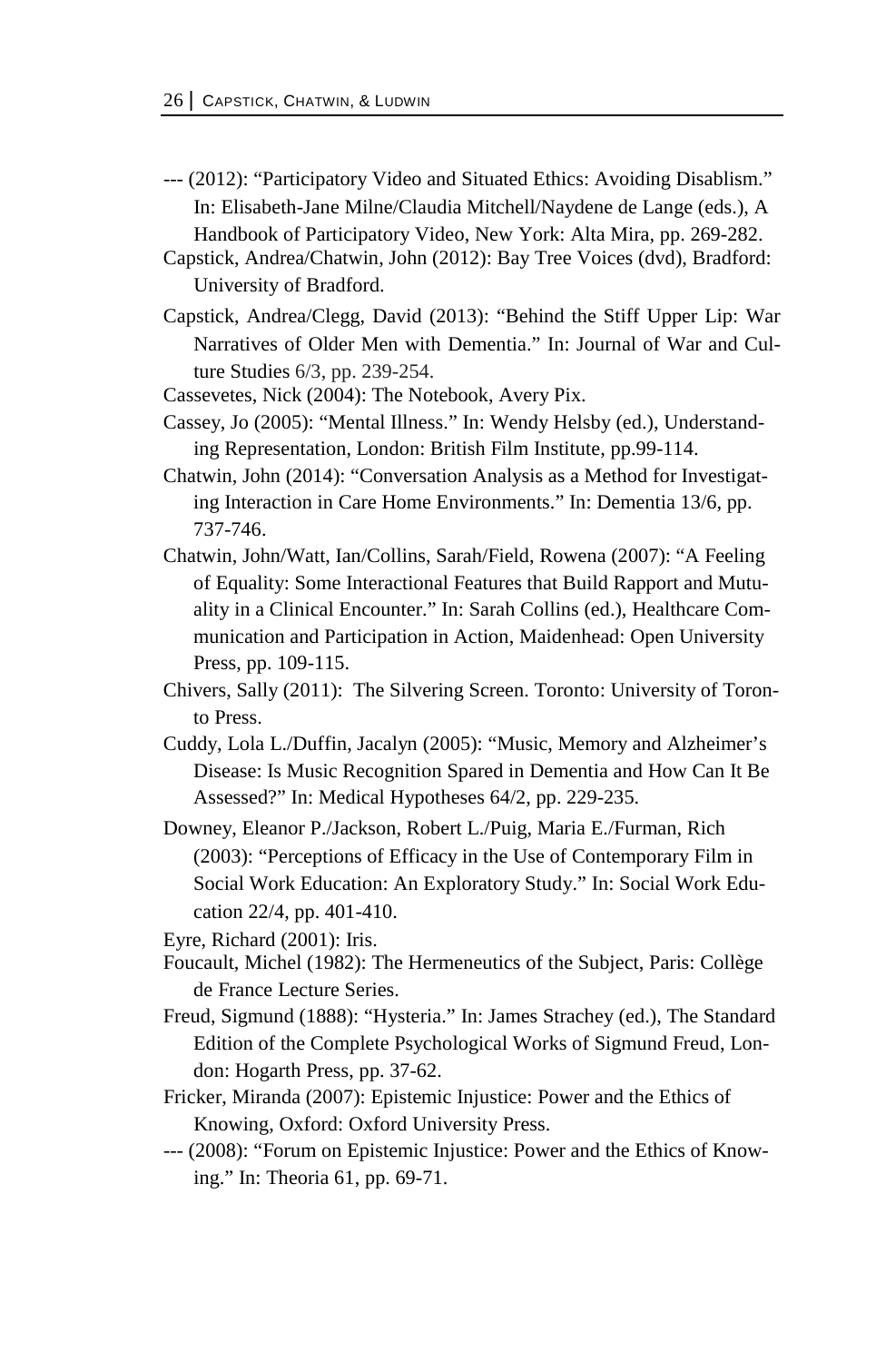- Gerritsen, Debbie L./Kuin, Yolande/Nijboer, Jessika (2014): "Dementia in the Movies: The Clinical Picture." In: Ageing and Mental Health 18/3, pp. 586-587.
- George, Daniel R. (2010): "Overcoming the Social Death of Dementia through Language." In: The Lancet 376//9741, pp. 586-587.
- Gravagne, Pamela H. (2013): The Becoming of Age: Cinematic Visions of Mind, Body and Identity in Later Life. Jefferson: McFarland and Company.
- Greenberg, Harvey R. (2003): "Multimedia Reviews: La-la Land Meets DSM-IV: The Pleasures and Pitfalls of Celluloid Diagnosis." In: Psychiatric Services 54, pp. 807-808.
- Helsby, Wendy (ed.) (2005): Understanding Representation, London: British Film Institute.
- Hulko, Wendy (2009): "From 'Not a Big Deal' to 'Hellish': Experiences of Older People with Dementia." In: Journal of Aging Studies 23/9, pp. 131-144.
- Jackson, Stevi (2006): "Gender, Sexuality and Heterosexuality: The Complexity (and Limits) of Heteronormativity." In: Feminist Theory 7/1, pp. 105-121.
- Jameson, Fredric (1981): The Political Unconscious: Narrative as a Socially Symbolic Act, New York: Cornell University Press.
- Johnstone, Megan-Jane (2013): "Metaphors, Stigma and the 'Alzheimerization' of the Euthanasia Debate." In: Dementia 12/1, pp. 377-393.
- Katz, Arlene M. (2000): "A Council of Elders: Creating a Multi-Voiced Dialogue in a Community of Care." In: Social Science and Medicine 50, pp. 851-860.
- Katz, Stephen (2013): "Dementia, Personhood and Embodiment: What Can We Learn from the Medieval History of Memory?" In: Dementia, 12/3, pp. 303-14
- Kitwood, Tom (1997): Dementia Reconsidered: The Person Comes First, Buckingham: Open University Press.
- Lapsley, Robert/Westlake, Michael (2013 [1988]): Film Theory: An Introduction,. Manchester: Manchester Metropolitan University Press.
- Lebeau, Vicky (2001): Psychoanalysis and Cinema: The Play of Shadows, London: Wallflower.
- Leyhe, Thomas/Müller, Stephan/Millian, Monika/ Eschweiler, Gerhard W./ Saur, Ralf (2009): "Impairment of Episodic and Semantic Autobiographical Memory in Patients with Mild Cognitive Impairment and Early Alzheimer's Disease." In: Neuropsychologia 47/12, pp. 2464-2469.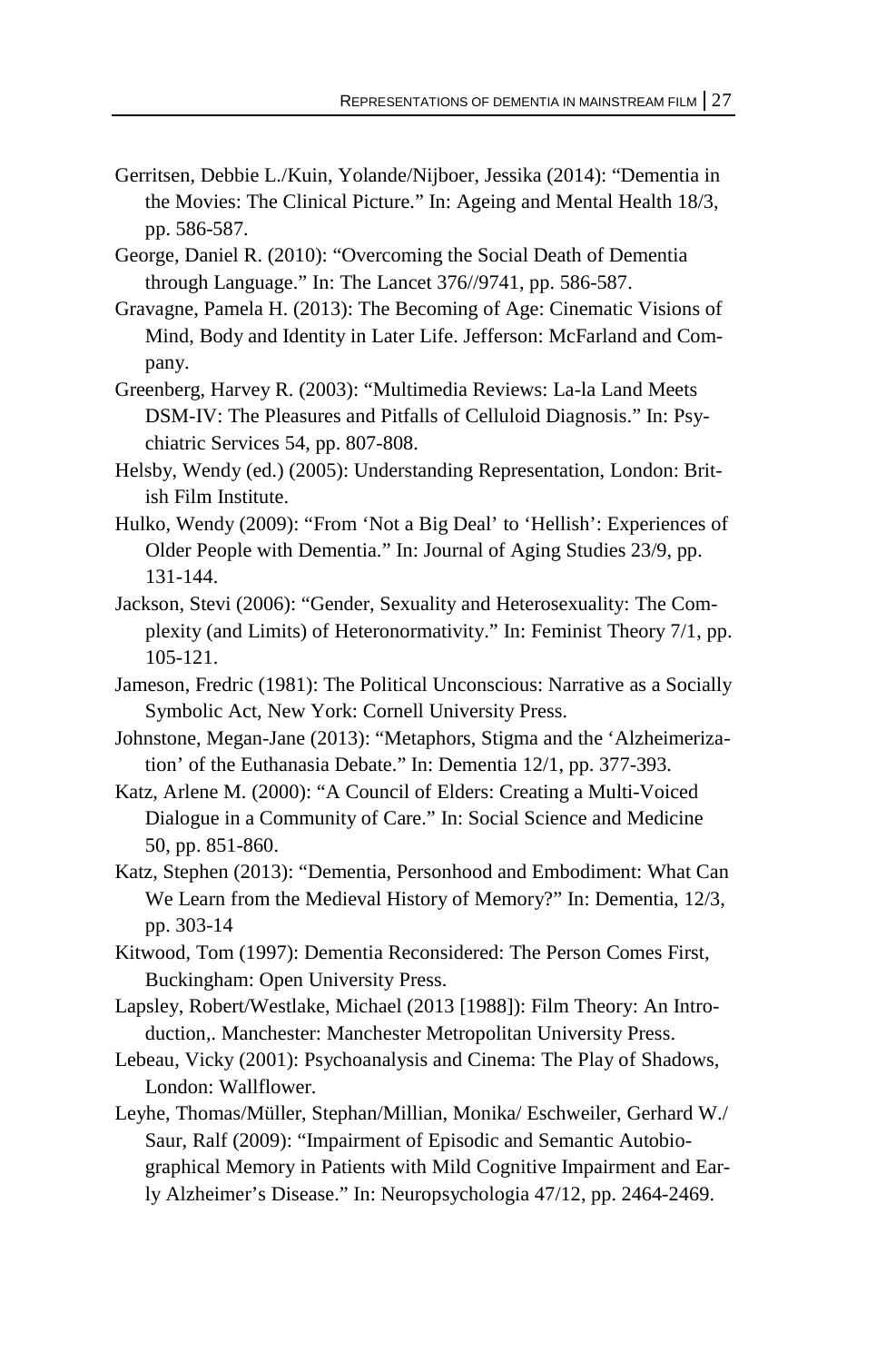- Logan, Caroline (2011): "La Femme Fatale: The Female Psychopath in Fiction and Clinical Practice." In: Mental Health Review Journal 16/3, pp. 118-127.
- Ludwin, Katherine (2011, unpublished PhD thesis): Negotiating Normative Heterosexuality: A Biographical-Narrative Study in the New Town of Milton Keynes, : London: Birkbeck College.
- Ludwin, Katherine/Capstick, Andrea (unpublished paper): "Encountering the Person in 'Person with Dementia': Participatory Video Work with Henry and Florence."
- --- (2015, forthcoming): "Using Participatory Video to Understand Diversity Among People with Dementia in Long-Term Care." In: Journal of Psychological Issues in Organisational Culture.
- MacLure, Maggie (2003): Discourse in Educational and Social Research, Buckingham: Open University Press.
- Maxwell, Joseph A. (2012): A Realist Approach for Qualitative Research, London: SAGE.
- Metz, Christian (1982): Psychoanalysis and Cinema: The Imaginary Signifier, London: Macmillan.
- Miles, Margaret R./Plate, Brent S. (2004): "Hospitable Vision: Some Notes on the Ethics of Seeing Film." In: Cross Currents 54/21, pp. 22-31.
- Milne, Elisabeth-Jane/Mitchell Claudia/De Lange, Naydene (eds.) (2012): A Handbook of Participatory Video, New York: Alta Mira.
- Monaco, James (2000 [1977]): How to Read a Film: Movies, Media, Multimedia, Oxford: Oxford University Press.
- Morris, Gary (2010): "Cinematic Health and Social Care: Developing Empathy and Connecting with the Screen Experience." In: Tony Warne/Sue McAndrew (eds.), Creative Approaches to Health and Social Care Education, Basingstoke: Palgrave Macmillan, pp. 146-156.
- Pitt, Brice (1982): Psychogeriatrics: An Introduction to Psychiatry of Old Age, London: Churchill Livingstone.
- Polley, Sarah (2006): Away from Her, Canada: Film Farm.
- Ricoeur, Paul (1970): Freud and Philosophy, New Haven: Yale University Press.
- Scheidt, Rick J./Vanden Bosch, Jim/Kivnick, Helen Q. (2013): "Alzheimer's at the Movies: A Look at How Dementia is Portrayed in Film and Video: Dementia on the Silver Screen." In: The Gerontologist 53/1, pp. 172-173.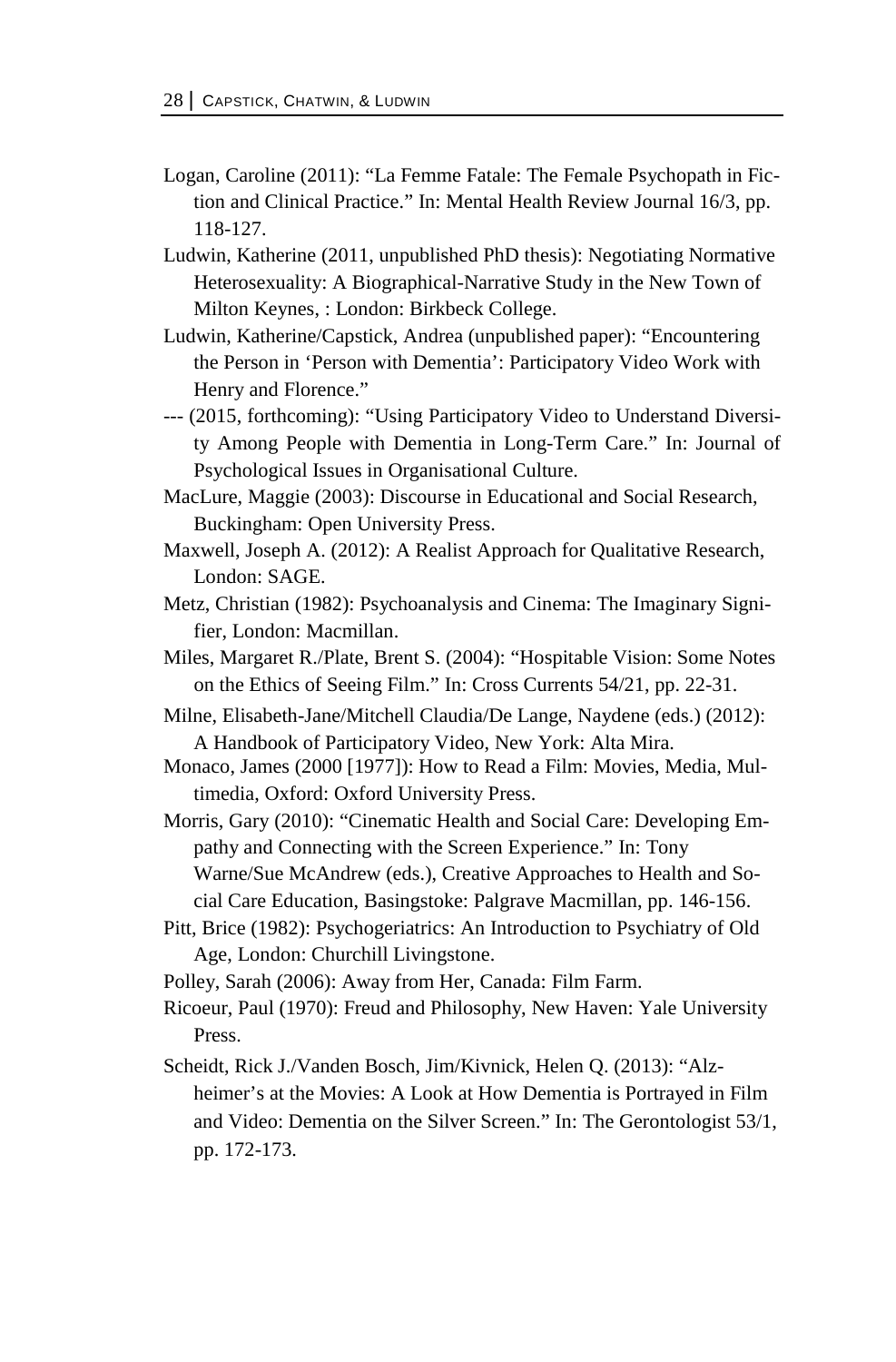- Smith, Sue/Molineux, Matthew/Rowe, Nick/Larkinson, Louise (2006): "Integrating Medical Humanities into Physiotherapy and Occupational Therapy Education." In: International Journal of Therapy and Rehabilitation 13/9, pp. 421-427.
- Swinnen, Aagje (2012): "Everyone is Romeo and Juliet!" Staging Dementia in Wellkåmm to Verona by Suzanne Osten." In: Journal of Aging Studies 26, pp. 309-318.
- Vine, Richard (2012): "Peter Mullan: 'Richie is a Maniac in Charge of an Empire'." In: The Telegraph December 3.
- Wearing, Sadie (2013): "Dementia and the Biopolitics of the Biopic: From Iris to the Iron Lady." In: Dementia 12/3, pp. 315-325.
- Zeilig, Hannah (2013): "Dementia as a Cultural Metaphor." In: The Gerontologist 54/2, pp. 258-267.